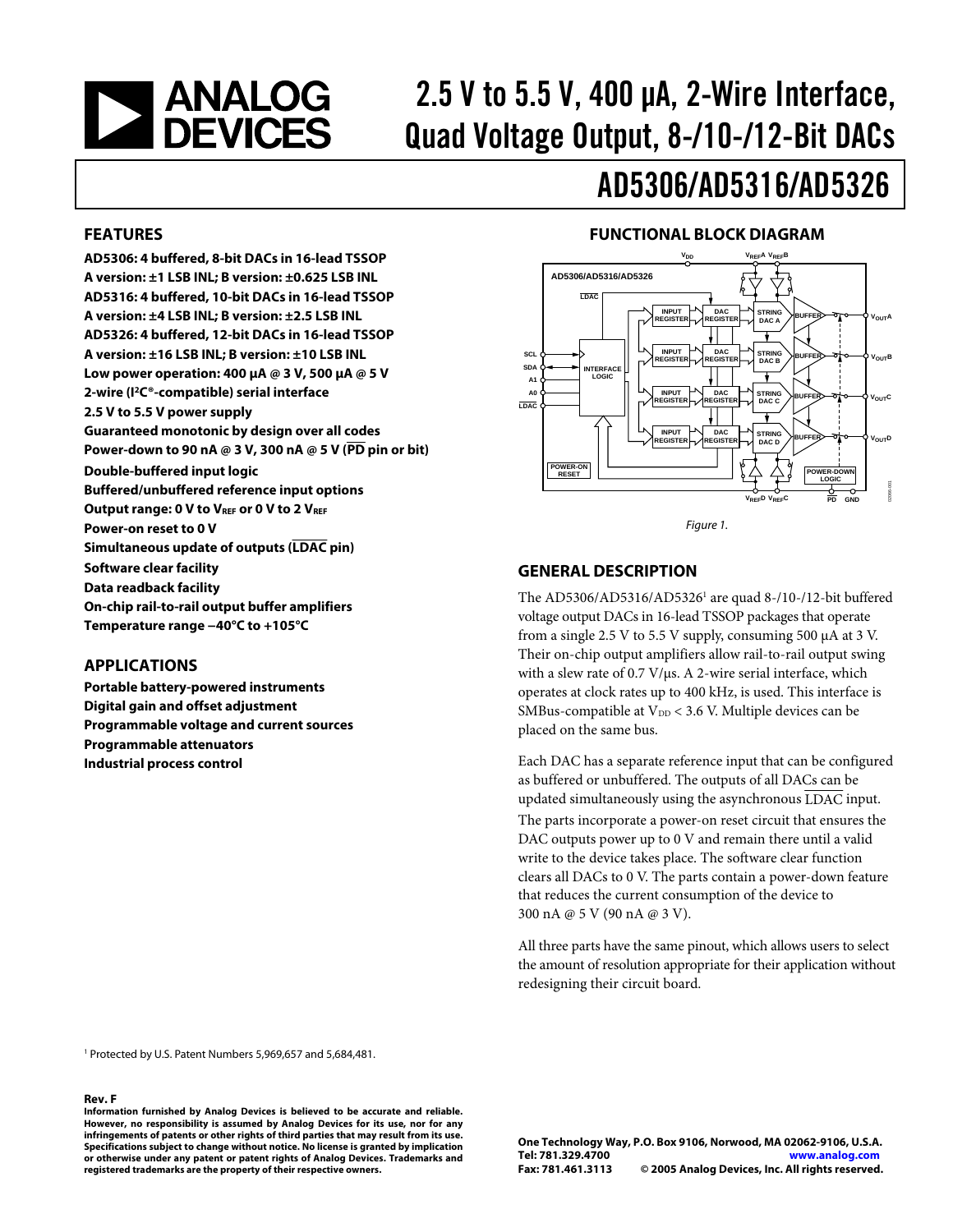### TABLE OF CONTENTS

| Pin Configuration and Function Descriptions 8       |
|-----------------------------------------------------|
|                                                     |
|                                                     |
|                                                     |
|                                                     |
|                                                     |
|                                                     |
|                                                     |
|                                                     |
|                                                     |
|                                                     |
|                                                     |
|                                                     |
|                                                     |
| <b>REVISION HISTORY</b><br>$8/05$ —Rev. E to Rev. F |
| Changes to Bipolar Operation                        |
|                                                     |
| 5/05—Rev. D to Rev. E                               |
| $11/04$ -Rev. C to Rev. D                           |

| Bipolar Operation Using the AD5306/AD5316/AD5326 20 |
|-----------------------------------------------------|
|                                                     |
| AD5306/AD5316/AD5326 as a Digitally Programmable    |
| Coarse and Fine Adjustment Using the                |
|                                                     |
|                                                     |
|                                                     |

### **8/03—Rev. B to Rev. C**

| Changes to ABSOLUTE MAXIMUM RATINGS5                        |  |
|-------------------------------------------------------------|--|
|                                                             |  |
|                                                             |  |
|                                                             |  |
|                                                             |  |
| $4/01$ —Rev. A to Rev. B                                    |  |
|                                                             |  |
| Edits to RIGHT/LEFT section of Pointer Byte Bits section 13 |  |
|                                                             |  |
|                                                             |  |
|                                                             |  |
|                                                             |  |
|                                                             |  |
| $2/01$ —Rev. 0 to Rev. A                                    |  |
| 6/00-Revision 0: Initial Version                            |  |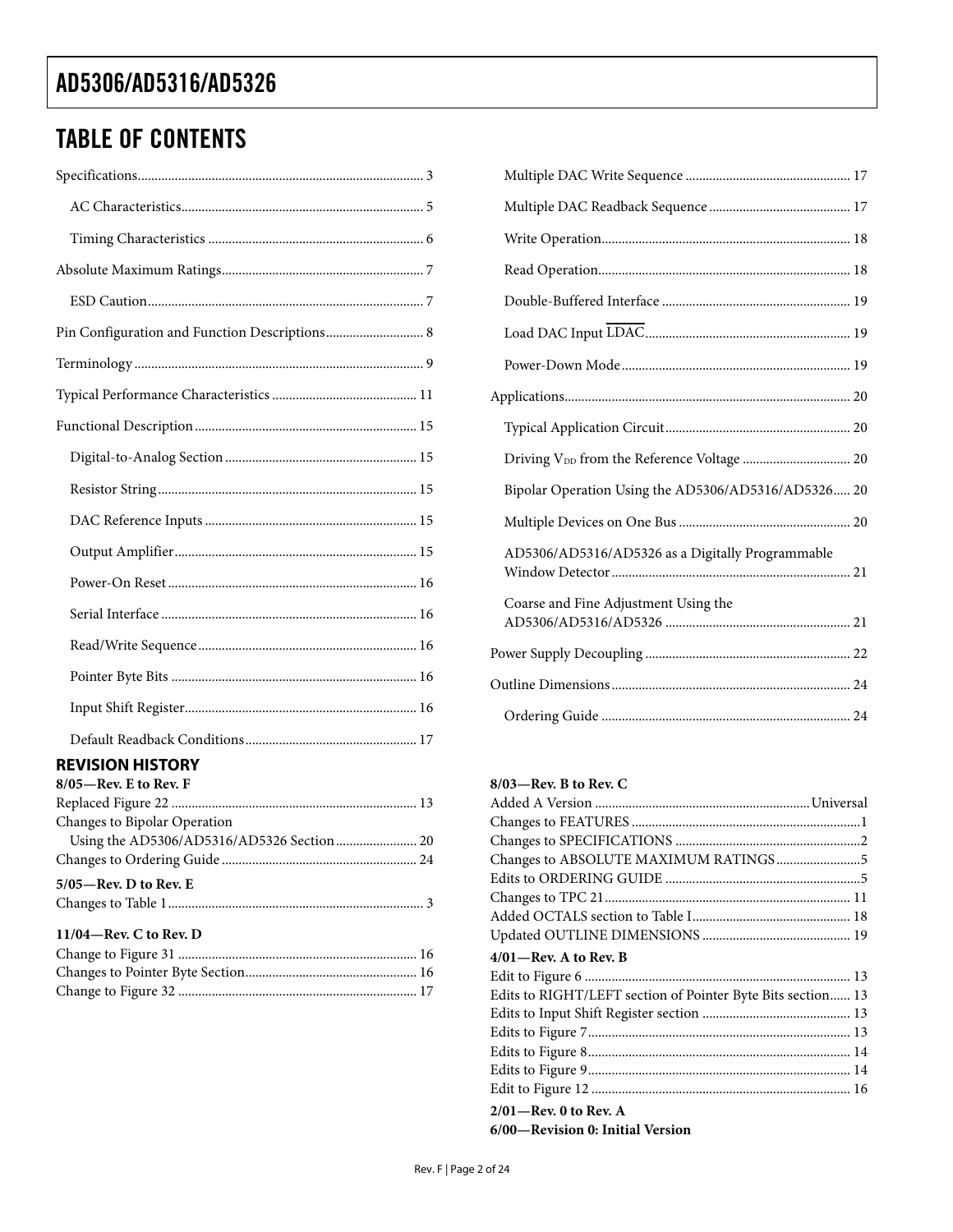### <span id="page-2-0"></span>**SPECIFICATIONS**

 $V_{DD} = 2.5$  V to 5.5 V;  $V_{REF} = 2$  V;  $R_L = 2$  k $\Omega$  to GND;  $C_L = 200$  pF to GND; all specifications  $T_{MIN}$  to  $T_{MAX}$ , unless otherwise noted. **Table 1.** 

| Parameter <sup>2</sup><br><b>Conditions/Comments</b><br>Min<br>Typ<br>Max<br>Min<br>Max<br>Unit<br><b>Typ</b><br>DC PERFORMANCE <sup>3, 4</sup><br>AD5306                    |  |
|------------------------------------------------------------------------------------------------------------------------------------------------------------------------------|--|
|                                                                                                                                                                              |  |
|                                                                                                                                                                              |  |
|                                                                                                                                                                              |  |
| 8<br>8<br>Resolution<br><b>Bits</b>                                                                                                                                          |  |
| LSB<br>±0.15<br><b>Relative Accuracy</b><br>±0.15<br>±1<br>±0.625                                                                                                            |  |
| <b>Differential Nonlinearity</b><br>±0.02<br>±0.25<br><b>LSB</b><br>Guaranteed monotonic by<br>±0.02<br>±0.25<br>design over all codes.                                      |  |
| AD5316                                                                                                                                                                       |  |
| 10<br>Resolution<br>10<br><b>Bits</b>                                                                                                                                        |  |
| ±0.5<br>±0.5<br><b>LSB</b><br><b>Relative Accuracy</b><br>±4<br>±2.5                                                                                                         |  |
| <b>Differential Nonlinearity</b><br>LSB<br>Guaranteed monotonic by<br>±0.05<br>±0.5<br>±0.05<br>±0.5<br>design over all codes.                                               |  |
| AD5326                                                                                                                                                                       |  |
| 12<br>12<br>Resolution<br><b>Bits</b>                                                                                                                                        |  |
| ±2<br>±2<br>LSB<br><b>Relative Accuracy</b><br>±16<br>±10                                                                                                                    |  |
| <b>Differential Nonlinearity</b><br><b>LSB</b><br>Guaranteed monotonic by<br>±0.2<br>±1<br>±0.2<br>±1<br>design over all codes.                                              |  |
| <b>Offset Error</b><br>±5<br>±60<br>±5<br>±60<br>mV<br>$V_{DD} = 4.5 V$ , gain = 2;<br>see Figure 4 and Figure 5.                                                            |  |
| <b>Gain Error</b><br>% of FSR<br>$V_{DD} = 4.5 V$ , gain = 2;<br>±0.3<br>±1.25<br>±0.3<br>±1.25<br>see Figure 4 and Figure 5.                                                |  |
| Lower Deadband <sup>5</sup><br>See Figure 4; lower<br>10<br>60<br>10<br>60<br>mV<br>deadband exists only if<br>offset error is negative.                                     |  |
| 10<br>60<br>10<br>mV<br>See Figure 5; upper<br>Upper Deadband <sup>5</sup><br>60<br>deadband exists only if<br>$V_{REF} = V_{DD}$ and offset plus<br>gain error is positive. |  |
| Offset Error Drift <sup>6</sup><br>$-12$<br>$-12$<br>ppm of FSR/°C                                                                                                           |  |
| $-5$<br>$-5$<br>Gain Error Drift <sup>6</sup><br>ppm of FSR/°C                                                                                                               |  |
| DC Power Supply<br>$-60$<br>$-60$<br>dB<br>$\Delta V_{DD} = \pm 10\%$ .<br>Rejection Ratio <sup>6</sup>                                                                      |  |
| DC Crosstalk <sup>6</sup><br>200<br>200<br>$R_L = 2 k\Omega$ to GND or $V_{DD}$ .<br>μV                                                                                      |  |
| DAC REFERENCE INPUTS <sup>6</sup>                                                                                                                                            |  |
| <b>VREF Input Range</b><br>V<br>Buffered reference mode.<br><b>V</b> <sub>DD</sub><br>1<br><b>V<sub>DD</sub></b><br>1                                                        |  |
| $\vee$<br>0.25<br>0.25<br>Unbuffered reference mode.<br>V <sub>DD</sub><br><b>V</b> <sub>DD</sub>                                                                            |  |
| V <sub>REF</sub> Input Impedance<br>>10<br>$>10$<br>MΩ<br>Buffered reference mode<br>and power-down mode.                                                                    |  |
| Unbuffered reference mode:<br>180<br>180<br>kΩ<br>148<br>148<br>0 V to VREF output range.                                                                                    |  |
| 74<br>74<br>kΩ<br>Unbuffered reference mode:<br>90<br>90<br>0 V to 2 V <sub>REF</sub> output range.                                                                          |  |
| Reference Feedthrough<br>$-90$<br>$-90$<br>dB<br>Frequency = $10$ kHz.                                                                                                       |  |
| Frequency = 10 kHz.<br>Channel-to-Channel Isolation<br>$-75$<br>$-75$<br>dB                                                                                                  |  |
| OUTPUT CHARACTERISTICS <sup>6</sup>                                                                                                                                          |  |
| Minimum Output Voltage <sup>7</sup><br>V<br>0.001<br>0.001<br>This is a measure of the<br>minimum and maximum<br>drive capability of the<br>output amplifier.                |  |
| $V_{DD} - 0.001$<br>$V_{DD} - 0.001$<br>Maximum Output Voltage <sup>7</sup><br>v                                                                                             |  |
| DC Output Impedance<br>0.5<br>0.5<br>Ω                                                                                                                                       |  |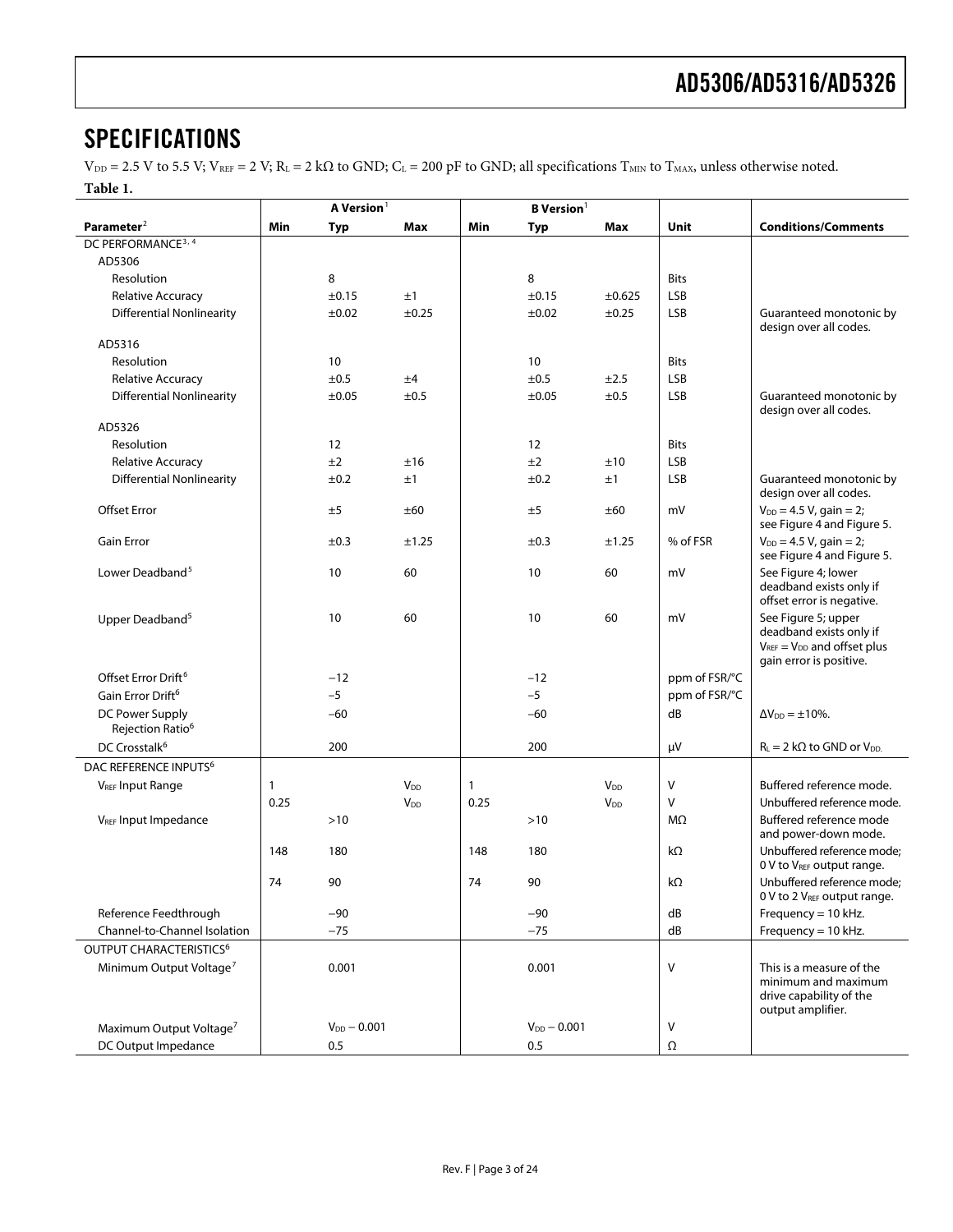<span id="page-3-0"></span>

|                                            |                      | A Version <sup>1</sup> |                |                      | <b>B</b> Version <sup>1</sup> |                |      |                                                               |
|--------------------------------------------|----------------------|------------------------|----------------|----------------------|-------------------------------|----------------|------|---------------------------------------------------------------|
| Parameter <sup>2</sup>                     | Min                  | <b>Typ</b>             | Max            | Min                  | Typ                           | Max            | Unit | <b>Conditions/Comments</b>                                    |
| <b>Short-Circuit Current</b>               |                      | 25                     |                |                      | 25                            |                | mA   | $V_{DD} = 5 V$ .                                              |
|                                            |                      | 16                     |                |                      | 16                            |                | mA   | $V_{DD} = 3 V$ .                                              |
| Power-Up Time                              |                      | 2.5                    |                |                      | 2.5                           |                | μs   | Coming out of power-<br>down mode; $V_{DD} = 5 V$ .           |
|                                            |                      | 5                      |                |                      | 5                             |                | μs   | Coming out of power-<br>down mode; $V_{DD} = 3 V$ .           |
| <b>LOGIC INPUTS</b>                        |                      |                        |                |                      |                               |                |      |                                                               |
| (Excluding SCL, SDA) <sup>6</sup>          |                      |                        |                |                      |                               |                |      |                                                               |
| Input Current                              |                      |                        | ±1             |                      |                               | ±1             | μA   |                                                               |
| V <sub>IL</sub> , Input Low Voltage        |                      |                        | 0.8            |                      |                               | 0.8            | V    | $V_{DD} = 5 V \pm 10\%$ .                                     |
|                                            |                      |                        | 0.6            |                      |                               | 0.6            | V    | $V_{DD} = 3 V \pm 10\%$ .                                     |
|                                            |                      |                        | 0.5            |                      |                               | 0.5            | V    | $V_{DD} = 2.5 V$ .                                            |
| V <sub>IH</sub> , Input High Voltage       | 1.7                  |                        |                | 1.7                  |                               |                | V    | $V_{DD}$ = 2.5 V to 5.5 V;                                    |
|                                            |                      |                        |                |                      |                               |                |      | TTL and 1.8 V CMOS<br>compatible.                             |
| Pin Capacitance                            |                      | 3                      |                |                      | 3                             |                | pF   |                                                               |
| LOGIC INPUTS (SCL, SDA) <sup>6</sup>       |                      |                        |                |                      |                               |                |      |                                                               |
| V <sub>IH</sub> , Input High Voltage       | 0.7 V <sub>DD</sub>  |                        | $V_{DD} + 0.3$ | 0.7V <sub>DD</sub>   |                               | $V_{DD} + 0.3$ | V    | SMBus compatible at<br>$V_{DD}$ < 3.6 V.                      |
| V <sub>IL</sub> , Input Low Voltage        | $-0.3$               |                        | $+0.3 VDD$     | $-0.3$               |                               | $+0.3 VDD$     | V    | SMBus compatible at<br>$V_{DD}$ < 3.6 V.                      |
| I <sub>IN</sub> , Input Leakage Current    |                      |                        | ±1             |                      |                               | ±1             | μA   |                                                               |
| V <sub>HYST</sub> , Input Hysteresis       | 0.05 V <sub>DD</sub> |                        |                | 0.05 V <sub>DD</sub> |                               |                | V    | See Figure 20.                                                |
| C <sub>IN</sub> , Input Capacitance        |                      | 8                      |                |                      | 8                             |                | pF   |                                                               |
| <b>Glitch Rejection</b>                    |                      |                        | 50             |                      |                               | 50             | ns   | Input filtering suppresses                                    |
|                                            |                      |                        |                |                      |                               |                |      | noise spikes of less than<br>50 ns.                           |
| LOGIC OUTPUT (SDA) <sup>6</sup>            |                      |                        |                |                      |                               |                |      |                                                               |
| V <sub>OL</sub> , Output Low Voltage       |                      |                        | 0.4            |                      |                               | 0.4            | V    | $lsink = 3 mA$ .                                              |
|                                            |                      |                        | 0.6            |                      |                               | 0.6            | v    | $I_{SINK} = 6 mA$ .                                           |
| Three-State Leakage Current                |                      |                        | ±1             |                      |                               | ±1             | μA   |                                                               |
| Three-State Output                         |                      | 8                      |                |                      | 8                             |                | pF   |                                                               |
| Capacitance                                |                      |                        |                |                      |                               |                |      |                                                               |
| POWER REQUIREMENTS                         |                      |                        |                |                      |                               |                |      |                                                               |
| <b>V<sub>DD</sub></b>                      | 2.5                  |                        | 5.5            | 2.5                  |                               | 5.5            | V    |                                                               |
| I <sub>DD</sub> (Normal Mode) <sup>8</sup> |                      |                        |                |                      |                               |                |      | $V_{IH} = V_{DD}$ and $V_{IL} = GND$ ;                        |
|                                            |                      |                        |                |                      |                               |                |      | interface inactive.                                           |
| $V_{DD} = 4.5 V$ to 5.5 V                  |                      | 500                    | 900            |                      | 500                           | 900            | μA   | All DACs in unbuffered<br>mode.                               |
|                                            |                      |                        |                |                      |                               |                |      | Buffered mode, extra                                          |
|                                            |                      |                        |                |                      |                               |                |      | current is typically x mA                                     |
|                                            |                      |                        |                |                      |                               |                |      | per DAC, where                                                |
|                                            |                      |                        |                |                      |                               |                |      | $x = 5 \mu A + V_{REF}/R_{DAC.}$                              |
| $V_{DD} = 2.5 V$ to 3.6 V                  |                      | 400                    | 750            |                      | 400                           | 750            | μA   |                                                               |
| I <sub>DD</sub> (Power-Down Mode)          |                      |                        |                |                      |                               |                |      | $V_{IH} = V_{DD}$ and $V_{IL} = GND$ ;<br>interface inactive. |
| $V_{DD} = 4.5 V$ to 5.5 V                  |                      | 0.3                    | $\mathbf{1}$   |                      | 0.3                           | $\mathbf{1}$   | μA   | $I_{DD} = 3 \mu A$ (max) during                               |
|                                            |                      |                        |                |                      |                               |                |      | readback on SDA.                                              |
| $V_{DD} = 2.5 V$ to 3.6 V                  |                      | 0.09                   | $\mathbf{1}$   |                      | 0.09                          | $\overline{1}$ | μA   | $I_{DD} = 1.5 \mu A$ (max) during<br>readback on SDA.         |

1 Temperature range (A, B versions): −40°C to +105°C; typical at +25°C.<br><sup>2</sup> See the Terminology section

<sup>2</sup> See the Terminology section.

<sup>3</sup> DC specifications tested with the outputs unloaded.

ª Linearity is tested using a reduced code range: AD5306 (Code 8 to 255); AD5316 (Code 28 to 1023); AD5326 (Code 115 to 4095).<br><sup>5</sup> This corresponds to x codes. x = deadband voltage/LSB size.<br><sup>6</sup> Guaranteed by design and ch

 $^7$  For the amplifier output to reach its minimum voltage, the offset error must be negative; for the amplifier output to reach its maximum voltage, V $_{\sf{REF}}=$  V $_{\sf{DD}}$ ,

the offset plus gain error must be positive.

8 Interface inactive; all DACs active. DAC outputs unloaded.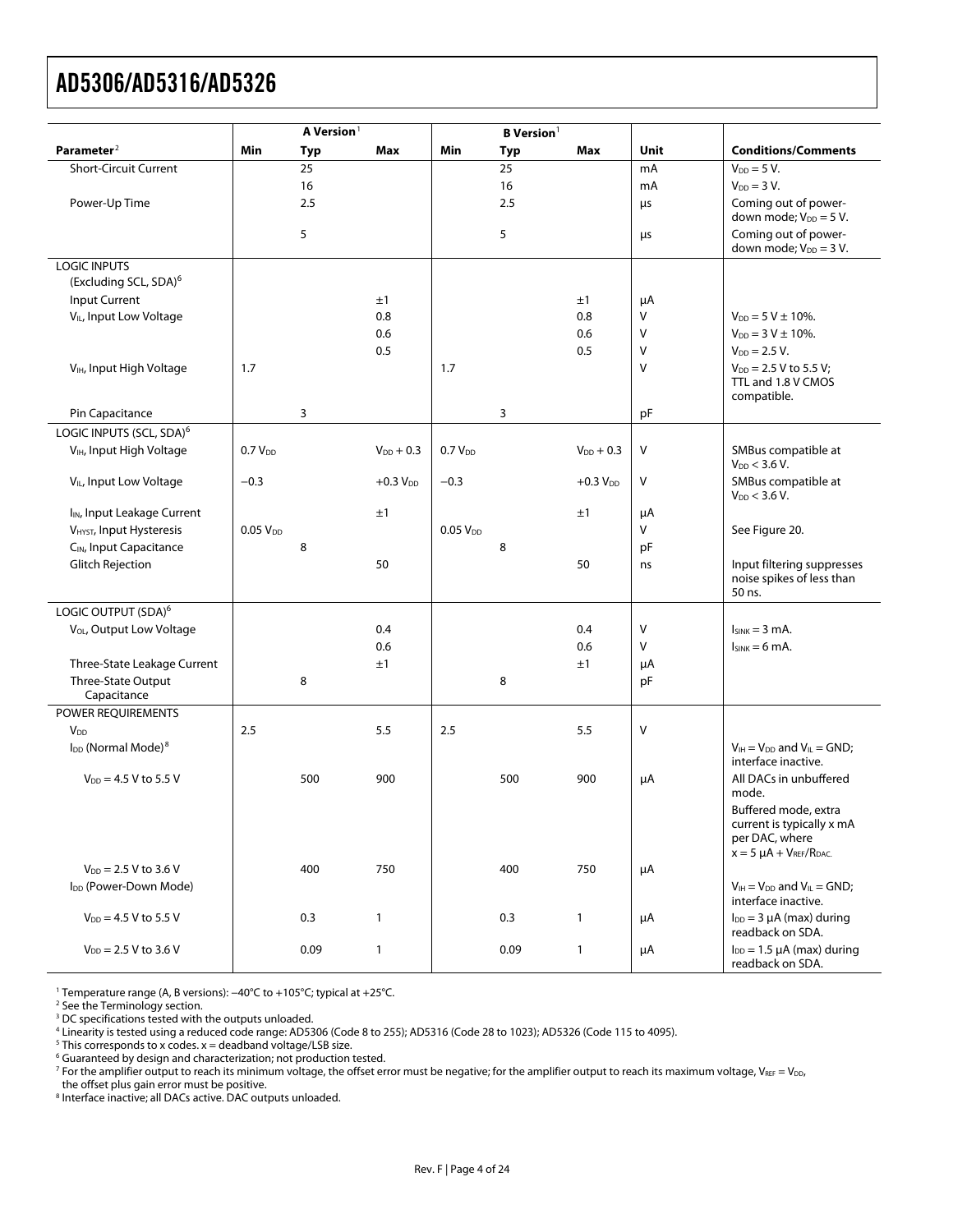### <span id="page-4-0"></span>**AC CHARACTERISTICS**

 $V_{DD} = 2.5$  V to 5.5 V; R<sub>L</sub> = 2 kΩ to GND; C<sub>L</sub> = 200 pF to GND; all specifications T<sub>MIN</sub> to T<sub>MAX</sub>, unless otherwise noted.

#### **Table** *2***.**

|                                  |     | A. B Versions <sup><math>1, 2</math></sup> |     |           |                                                              |
|----------------------------------|-----|--------------------------------------------|-----|-----------|--------------------------------------------------------------|
| Parameter <sup>3</sup>           | Min | Typ                                        | Max | Unit      | <b>Conditions/Comments</b>                                   |
| Output Voltage Settling Time     |     |                                            |     |           | $V_{REF} = V_{DD} = 5 V$                                     |
| AD5306                           |     | 6                                          | 8   | μs        | 1/4 scale to 3/4 scale change (0x40 to 0xC0)                 |
| AD5316                           |     |                                            | 9   | μs        | 1/4 scale to 3/4 scale change (0x100 to 0x300)               |
| AD5326                           |     | 8                                          | 10  | μs        | 1/4 scale to 3/4 scale change (0x400 to 0xC00)               |
| Slew Rate                        |     | 0.7                                        |     | $V/\mu s$ |                                                              |
| Major-Code Change Glitch Energy  |     | 12                                         |     | nV-s      | 1 LSB change around major carry                              |
| Digital Feedthrough              |     | 0.5                                        |     | $nV-S$    |                                                              |
| <b>Digital Crosstalk</b>         |     | 0.5                                        |     | nV-s      |                                                              |
| Analog Crosstalk                 |     |                                            |     | nV-s      |                                                              |
| <b>DAC-to-DAC Crosstalk</b>      |     | 3                                          |     | nV-s      |                                                              |
| Multiplying Bandwidth            |     | 200                                        |     | kHz       | $V_{REF}$ = 2 V $\pm$ 0.1 V p-p, unbuffered mode             |
| <b>Total Harmonic Distortion</b> |     | $-70$                                      |     | dB        | $V_{\text{REF}}$ = 2.5 V $\pm$ 0.1 V p-p, frequency = 10 kHz |

<sup>1</sup> Guaranteed by design and characterization; not production tested.<br><sup>2</sup> Temperature range (A, B versions): −40°C to +105°C; typical at +25°C.<br><sup>3</sup> See the Terminology section.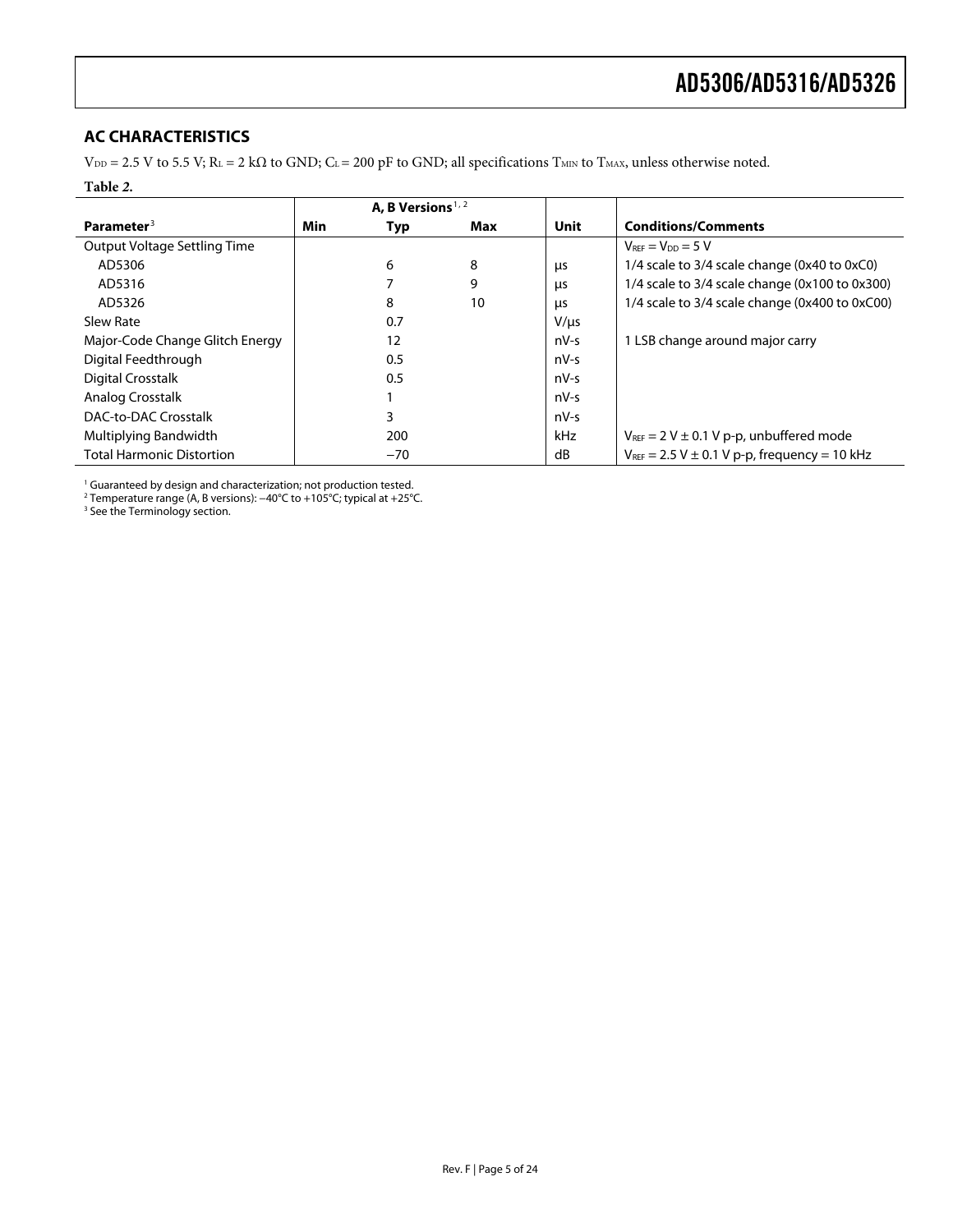### <span id="page-5-0"></span>**TIMING CHARACTERISTICS1**

 $\rm V_{\rm DD}$  = 2.5 V to 5.5 V; all specifications  $\rm T_{\rm MIN}$  to  $\rm T_{\rm MAX}$  unless otherwise noted.

#### **Table 3.**

|                        | A, B Versions                                              |        |                                                                       |
|------------------------|------------------------------------------------------------|--------|-----------------------------------------------------------------------|
| Parameter <sup>2</sup> | <b>Limit at <math>T_{MIN}</math>, <math>T_{MAX}</math></b> | Unit   | <b>Conditions/Comments</b>                                            |
| t <sub>1</sub>         | 2.5                                                        | us min | SCL cycle time                                                        |
| t <sub>2</sub>         | 0.6                                                        | us min | t <sub>HIGH</sub> , SCL high time                                     |
| t <sub>3</sub>         | 1.3                                                        | us min | t <sub>LOW</sub> , SCL low time                                       |
| $t_{4}$                | 0.6                                                        | us min | t <sub>HD,STA</sub> , start/repeated start condition hold time        |
| t <sub>5</sub>         | 100                                                        | ns min | t <sub>su, DAT</sub> , data setup time                                |
| $t_6$ <sup>3</sup>     | 0.9                                                        | us max | t <sub>HD.DAT</sub> , data hold time                                  |
|                        | 0                                                          | us min |                                                                       |
| t <sub>7</sub>         | 0.6                                                        | us min | $t_{\text{SU,STA}}$ , setup time for repeated start                   |
| ts                     | 0.6                                                        | us min | t <sub>su, STO</sub> , stop condition setup time                      |
| t,                     | 1.3                                                        | us min | t <sub>BUF</sub> , bus free time between a stop and a start condition |
| $t_{10}$               | 300                                                        | ns max | t <sub>R</sub> , rise time of SCL and SDA when receiving              |
|                        | 0                                                          | ns min | $t_{R}$ , rise time of SCL and SDA when receiving (CMOS compatible)   |
| $t_{11}$               | 250                                                        | ns max | $t_F$ , fall time of SDA when transmitting                            |
|                        | $\Omega$                                                   | ns min | t <sub>F</sub> , fall time of SDA when receiving (CMOS compatible)    |
|                        | 300                                                        | ns max | $t_F$ , fall time of SCL and SDA when receiving                       |
|                        | $20 + 0.1C_B^4$                                            | ns min | $t_F$ , fall time of SCL and SDA when transmitting                    |
| $t_{12}$               | 20                                                         | ns min | LDAC pulse width                                                      |
| $t_{13}$               | 400                                                        | ns min | SCL rising edge to LDAC rising edge                                   |
| $C_B^4$                | 400                                                        | pF max | Capacitive load for each bus line                                     |

<sup>1</sup> See Figure 2.

<sup>2</sup> Guaranteed by design and characterization; not production tested.

 $^3$  A master device must provide a hold time of at least 300 ns for the SDA signal (referred to the V $_{\rm{H}}$  min of the SCL signal) to bridge the undefined region of SCL's falling edge.

 $^4$  C<sub>B</sub> is the total capacitance of one bus line in pF. t<sub>R</sub> and t<sub>F</sub> measured between 0.3 V<sub>DD</sub> and 0.7 V<sub>DD</sub>.



<span id="page-5-1"></span>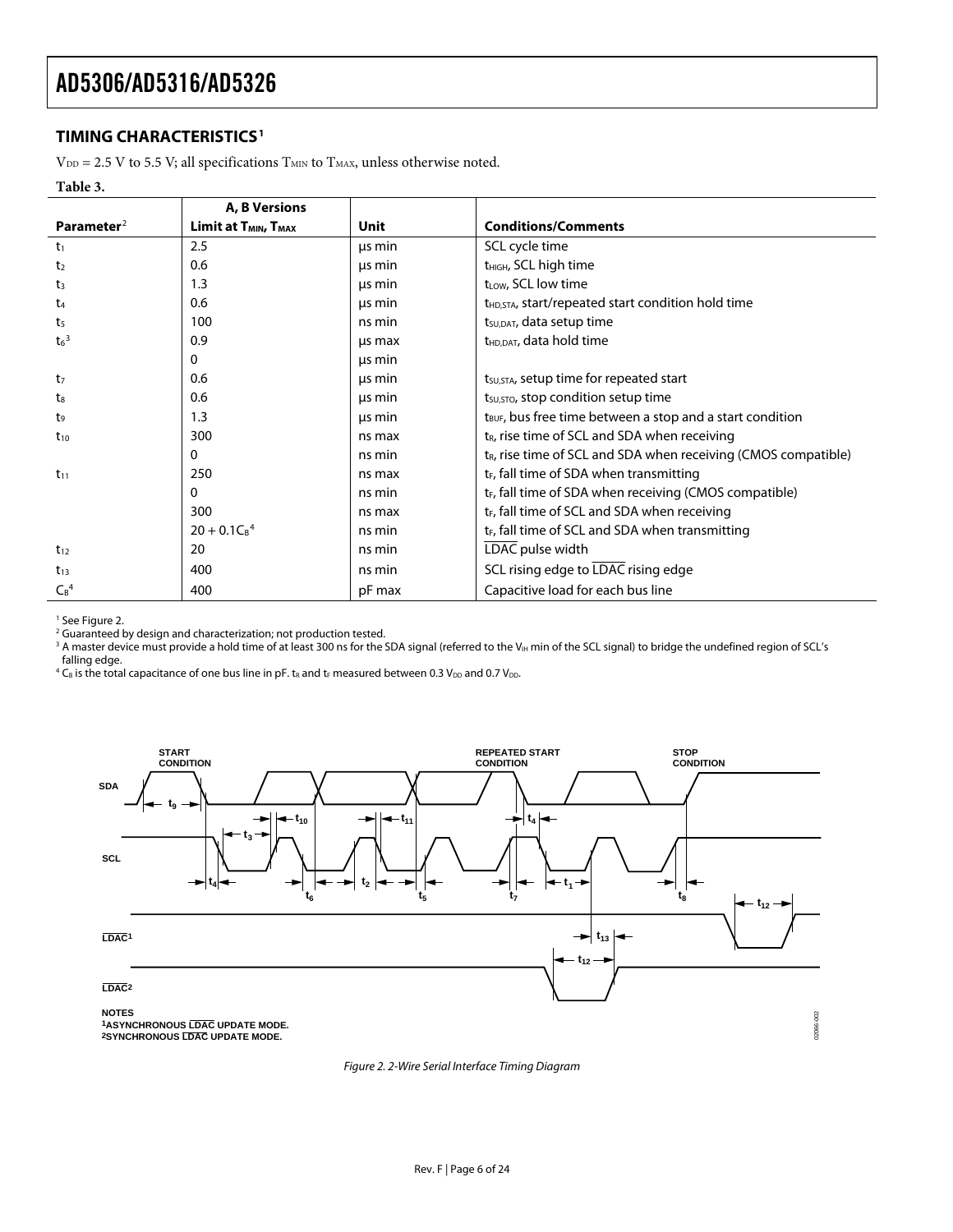### <span id="page-6-0"></span>ABSOLUTE MAXIMUM RATINGS

 $T_A = 25$ °C, unless otherwise noted.

### **Table 4.**

| Parameter <sup>1</sup>                          | Value                               |
|-------------------------------------------------|-------------------------------------|
| Vnn to GND                                      | $-0.3$ V to $+7$ V                  |
| SCL, SDA to GND                                 | $-0.3$ V to $V_{DD}$ + 0.3 V        |
| A0, A1, LDAC, PD to GND                         | $-0.3$ V to $V_{DD}$ + 0.3 V        |
| Reference Input Voltage to GND                  | $-0.3$ V to V <sub>DD</sub> + 0.3 V |
| V <sub>OUT</sub> A to V <sub>OUT</sub> D to GND | $-0.3$ V to V <sub>DD</sub> + 0.3 V |
| Operating Temperature Range                     |                                     |
| Industrial (A, B Versions)                      | $-40^{\circ}$ C to $+105^{\circ}$ C |
| Storage Temperature Range                       | $-65^{\circ}$ C to $+150^{\circ}$ C |
| Junction Temperature (T <sub>J</sub> max)       | $150^{\circ}$ C                     |
| 16-Lead TSSOP                                   |                                     |
| Power Dissipation                               | $(T1 max - TA)/\thetaIA$            |
| $\theta_{JA}$ Thermal Impedance                 | 150.4°C/W                           |
| Reflow Soldering                                |                                     |
| Peak Temperature                                | $220^{\circ}$ C                     |
| Time at Peak Temperature                        | 10 sec to 40 sec                    |
|                                                 |                                     |

Stresses above those listed under Absolute Maximum Ratings may cause permanent damage to the device. This is a stress rating only; functional operation of the device at these or any other conditions above those indicated in the operational section of this specification is not implied. Exposure to absolute maximum rating conditions for extended periods may affect device reliability.

<span id="page-6-1"></span><sup>1</sup> Transient currents of up to 100 mA do not cause SCR latch-up.

### **ESD CAUTION**

ESD (electrostatic discharge) sensitive device. Electrostatic charges as high as 4000 V readily accumulate on the human body and test equipment and can discharge without detection. Although this product features proprietary ESD protection circuitry, permanent damage may occur on devices subjected to high energy electrostatic discharges. Therefore, proper ESD precautions are recommended to avoid performance degradation or loss of functionality.

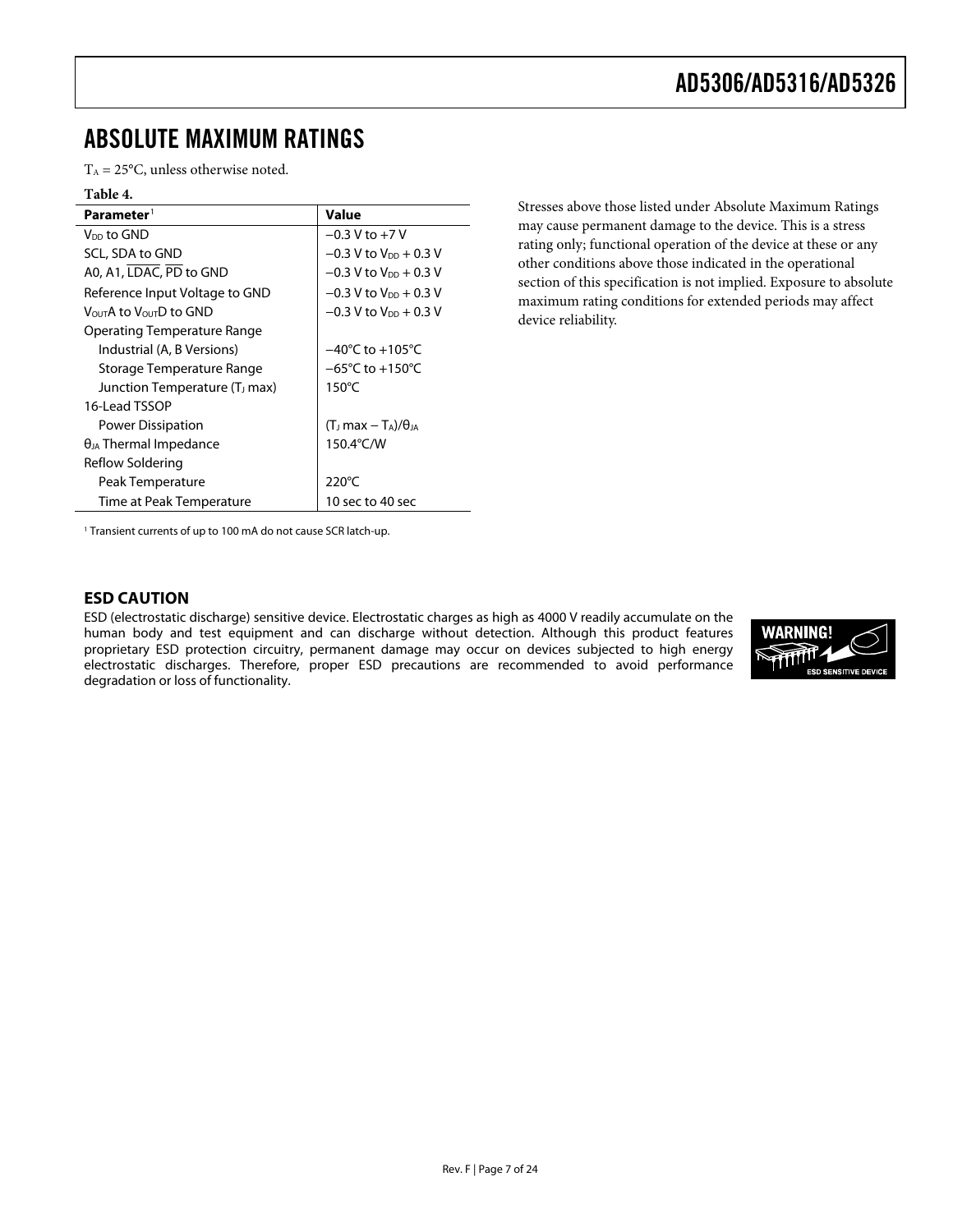### <span id="page-7-0"></span>PIN CONFIGURATION AND FUNCTION DESCRIPTIONS





#### **Table 5. Pin Function Descriptions**

| Pin No.        | <b>Mnemonic</b>    | <b>Description</b>                                                                                                                                                                                                                                                                                                                 |
|----------------|--------------------|------------------------------------------------------------------------------------------------------------------------------------------------------------------------------------------------------------------------------------------------------------------------------------------------------------------------------------|
|                | <b>LDAC</b>        | Active Low Control Input. Transfers the contents of the input registers to their respective DAC registers.<br>Pulsing this pin low allows any or all DAC registers to be updated if the input registers have new data. This<br>allows simultaneous update of all DAC outputs. Alternatively, this pin can be tied permanently low. |
| $\overline{2}$ | V <sub>DD</sub>    | Power Supply Input. These parts can be operated from 2.5 V to 5.5 V and the supply should be decoupled<br>with a10 µF capacitor in parallel with a 0.1 µF capacitor to GND.                                                                                                                                                        |
| 3              | <b>VOUTA</b>       | Buffered Analog Output Voltage from DAC A. The output amplifier has rail-to-rail operation.                                                                                                                                                                                                                                        |
| 4              | <b>VOUTB</b>       | Buffered Analog Output Voltage from DAC B. The output amplifier has rail-to-rail operation.                                                                                                                                                                                                                                        |
| 5              | V <sub>OUT</sub> C | Buffered Analog Output Voltage from DAC C. The output amplifier has rail-to-rail operation.                                                                                                                                                                                                                                        |
| 6              | <b>VREFA</b>       | Reference Input Pin for DAC A. This pin can be configured as a buffered or an unbuffered input depending on<br>the state of the BUF bit in the input word to DAC A. It has an input range from 0.25 V to V <sub>DD</sub> in unbuffered<br>mode and from 1 V to V <sub>DD</sub> in buffered mode.                                   |
| 7              | $V_{RFF}B$         | Reference Input Pin for DAC B. This pin can be configured as a buffered or an unbuffered input depending on<br>the state of the BUF bit in the input word to DAC B. It has an input range from 0.25 V to V <sub>DD</sub> in unbuffered<br>mode and from 1 V to $V_{DD}$ in buffered mode.                                          |
| 8              | <b>VRFFC</b>       | Reference Input Pin for DAC C. This pin can be configured as a buffered or an unbuffered input depending on<br>the state of the BUF bit in the input word to DAC C. It has an input range from 0.25 V to $V_{DD}$ in unbuffered<br>mode and from 1 V to $V_{DD}$ in buffered mode.                                                 |
| 9              | <b>VREED</b>       | Reference Input Pin for DAC D. This pin can be configured as a buffered or an unbuffered input depending on<br>the state of the BUF bit in the input word to DAC D. It has an input range from 0.25 V to $V_{DD}$ in unbuffered<br>mode and from 1 V to V <sub>DD</sub> in buffered mode.                                          |
| 10             | $\overline{PD}$    | Active Low Control Input. Acts as a hardware power-down option. All DACs go into power-down mode when<br>this pin is tied low. The DAC outputs go into a high impedance state. The current consumption of the part<br>drops to 300 nA @ 5 V (90 nA @ 3 V).                                                                         |
| 11             | <b>VOUTD</b>       | Buffered Analog Output Voltage from DAC D. The output amplifier has rail-to-rail operation.                                                                                                                                                                                                                                        |
| 12             | <b>GND</b>         | Ground Reference Point for All Circuitry on the Part.                                                                                                                                                                                                                                                                              |
| 13             | <b>SDA</b>         | Serial Data Line. This is used in conjunction with the SCL line to clock data into the 16-bit input shift register.<br>It is a bidirectional open-drain data line that should be pulled to the supply with an external pull-up resistor.                                                                                           |
| 14             | <b>SCL</b>         | Serial Clock Line. This is used in conjunction with the SDA line to clock data into the 16-bit input shift register.<br>Clock rates of up to 400 kbps can be accommodated in the I <sup>2</sup> C-compatible interface.                                                                                                            |
| 15             | A <sub>0</sub>     | Address Input. Sets the LSB of the 7-bit slave address.                                                                                                                                                                                                                                                                            |
| 16             | A1                 | Address Input. Sets the second LSB of the 7-bit slave address.                                                                                                                                                                                                                                                                     |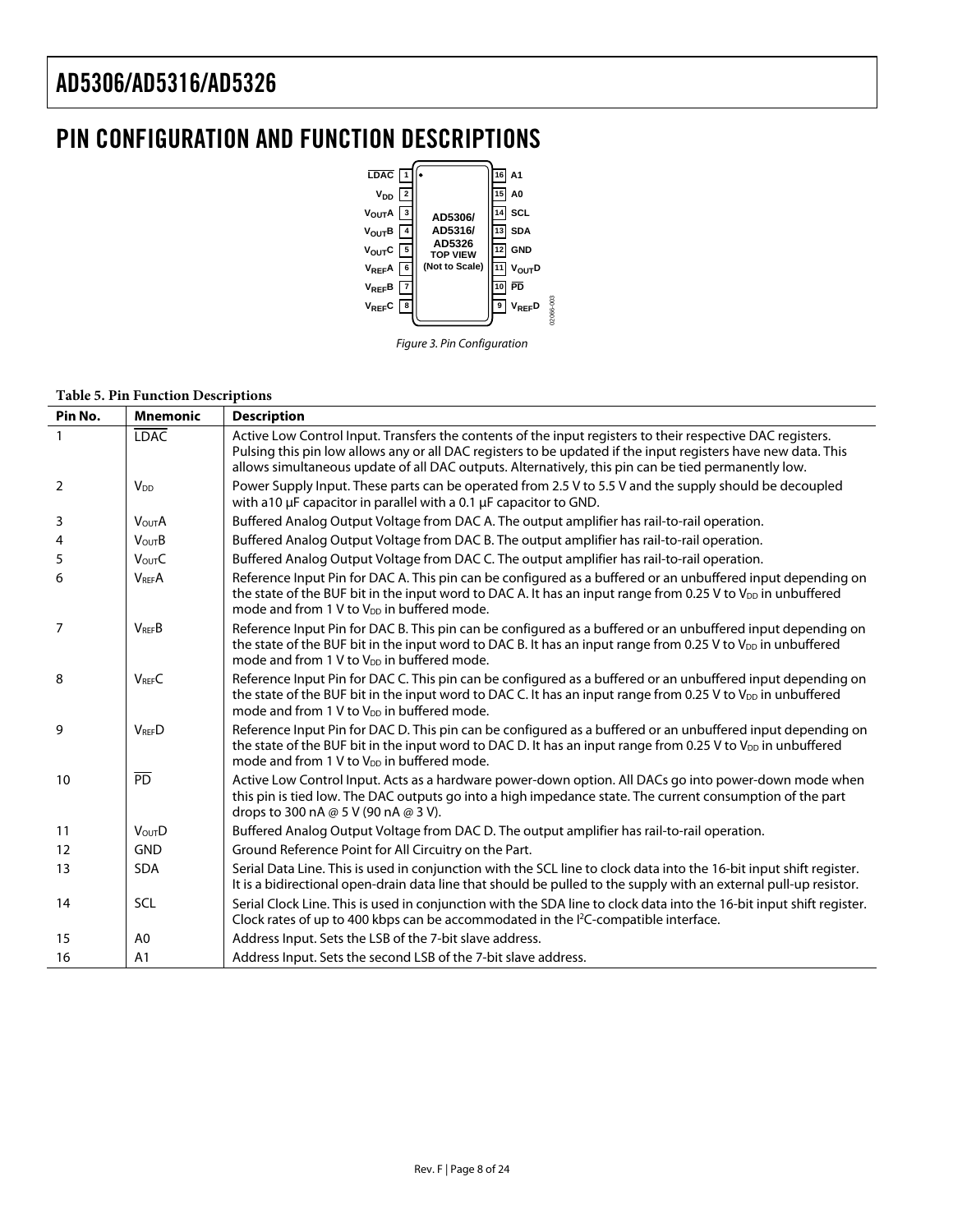### <span id="page-8-0"></span>**TERMINOLOGY**

### **Relative Accuracy or Integral Nonlinearity (INL)**

For the DAC, it is a measure, in LSB, of the maximum deviation from a straight line passing through the endpoints of the DAC transfer function. Typical INL vs. code plots are shown in [Figure 6](#page-10-1), [Figure 7](#page-10-2), and [Figure 8](#page-10-3).

#### **Differential Nonlinearity (DNL)**

The difference between the measured change and the ideal 1 LSB change between any two adjacent codes. A specified differential nonlinearity of 1 LSB maximum ensures monotonicity. This DAC is guaranteed monotonic by design. Typical DNL vs. code plots are shown in [Figure 9,](#page-10-1) [Figure 10](#page-10-2), and [Figure 11.](#page-10-3)

### **Offset Error**

A measure of the offset error of the DAC and the output amplifier. It can be positive or negative. See [Figure 4](#page-9-0) and [Figure 5](#page-9-1). Offset error is expressed in mV.

### **Gain Error**

A measure of the span error of the DAC. It is the deviation in slope of the actual DAC transfer characteristic from the ideal expressed as a percentage of the full-scale range.

### **Offset Error Drift**

A measure of the change in offset error with changes in temperature. Offset error drift is expressed in (ppm of full-scale range)/°C.

### **Gain Error Drift**

A measure of the change in gain error with changes in temperature. Gain error drift is expressed in (ppm of full-scale range)/°C.

### **DC Power Supply Rejection Ratio (PSRR)**

This indicates how the output of the DAC is affected by changes in the supply voltage. PSRR is the ratio of the change in  $V_{\text{OUT}}$  to a change in V<sub>DD</sub> for full-scale output of the DAC. PSRR is measured in dB.  $V_{REF}$  is held at 2 V and  $V_{DD}$  is varied 10%.

#### **DC Crosstalk**

The dc change in the output level of one DAC at midscale in response to a full-scale code change (all 0s to all 1s, and vice versa) and output change of another DAC. DC crosstalk is expressed in μV.

#### **Reference Feedthrough**

The ratio of the amplitude of the signal at the DAC output to the reference input when the DAC output is not being updated, that is, when LDAC is high. Reference feedthrough is expressed in dB.

#### **Channel-to-Channel Isolation**

The ratio of the amplitude of the signal at the output of one DAC to a sine wave on the reference input of another DAC. Channel-to-channel isolation is measured in dB.

#### **Major-Code Transition Glitch Energy**

The energy of the impulse injected into the analog output when the code in the DAC register changes state. This energy is normally specified as the area of the glitch in nV-s and is measured when the digital code is changed by 1 LSB at the major carry transition (011...11 to 100...00 or 100...00 to 011...11).

### **Digital Feedthrough**

A measure of the impulse injected into the analog output of a DAC from the digital input pins of the device when the DAC output is not being updated. Digital feedthrough is specified in nV-s and is measured with a worst-case change on the digital input pins (that is, from all 0s to all 1s, and vice versa).

### **Digital Crosstalk**

The glitch impulse transferred to the output of one DAC at midscale in response to a full-scale code change (all 0s to all 1s, and vice versa) in the input register of another DAC. The energy of the glitch is expressed in nV-s.

### **Analog Crosstalk**

The glitch impulse transferred to the output of one DAC due to a change in the output of another DAC. Analog crosstalk is measured by loading one of the DACs with a full-scale code change (all 0s to all 1s, and vice versa) while keeping LDAC high and then pulsing LDAC low and monitoring the output of the DAC whose digital code has not changed. The energy of the glitch is expressed in nV-s.

#### **DAC-to-DAC Crosstalk**

The glitch impulse transferred to the output of one DAC due to a digital code change and subsequent output change of another DAC. This includes both digital and analog crosstalk. Crosstalk is measured by loading one of the DACs with a full-scale code change (all 0s to all 1s, and vice versa) with LDAC low and then monitoring the output of another DAC. The energy of the glitch is expressed in nV-s.

#### **Multiplying Bandwidth**

The amplifiers within the DAC have a finite bandwidth. The multiplying bandwidth is a measure of this. A sine wave on the reference (with full-scale code loaded to the DAC) appears on the output. The multiplying bandwidth is the frequency at which the output amplitude falls to 3 dB below the input.

#### **Total Harmonic Distortion (THD)**

The difference between an ideal sine wave and its attenuated version using the DAC. The sine wave is used as the reference for the DAC, and the THD is a measure of the harmonics present on the DAC output. THD is measured in dB.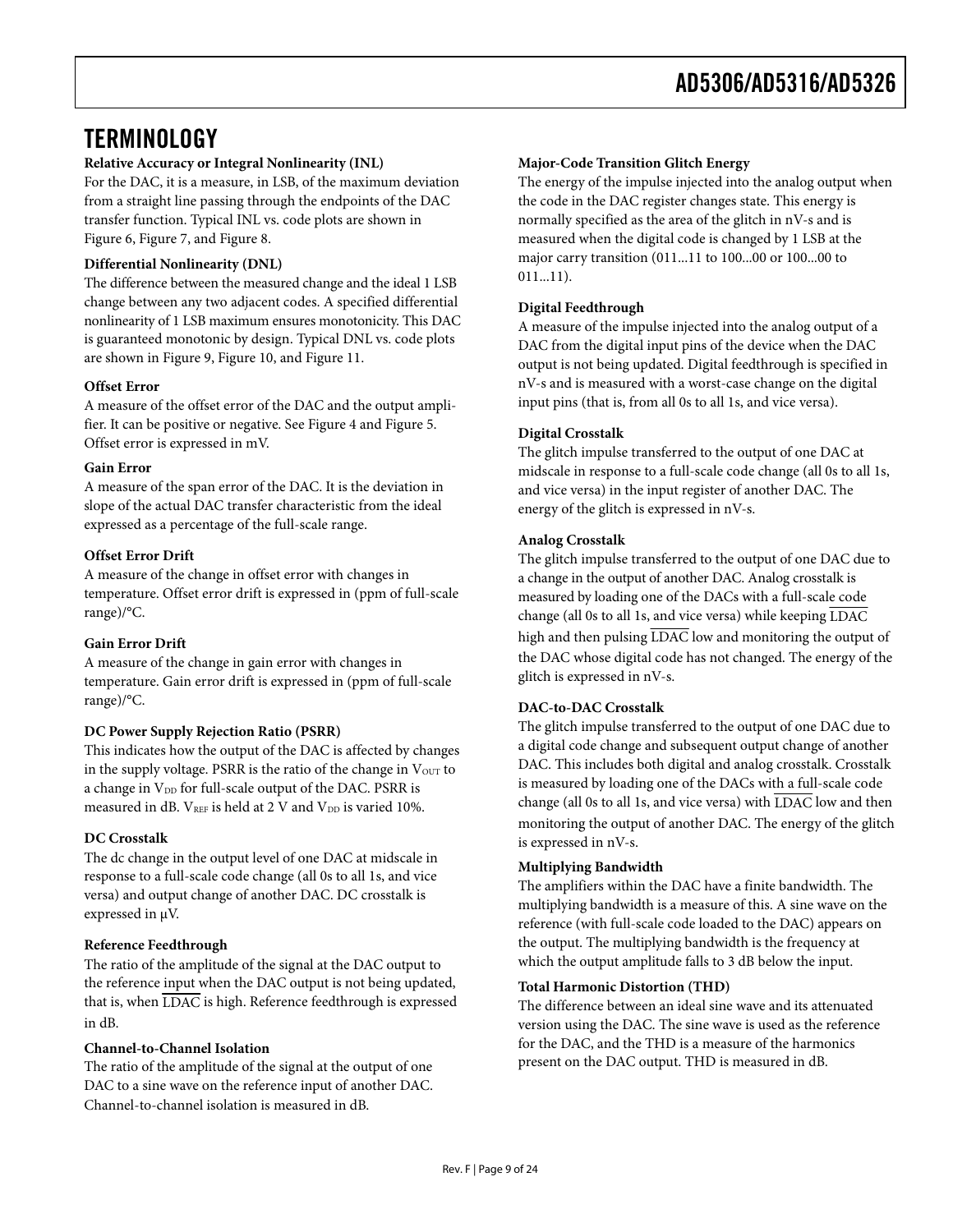



Figure 5. Transfer Function with Positive Offset (VREF =  $V_{DD}$ )

<span id="page-9-1"></span><span id="page-9-0"></span>Figure 4. Transfer Function with Negative Offset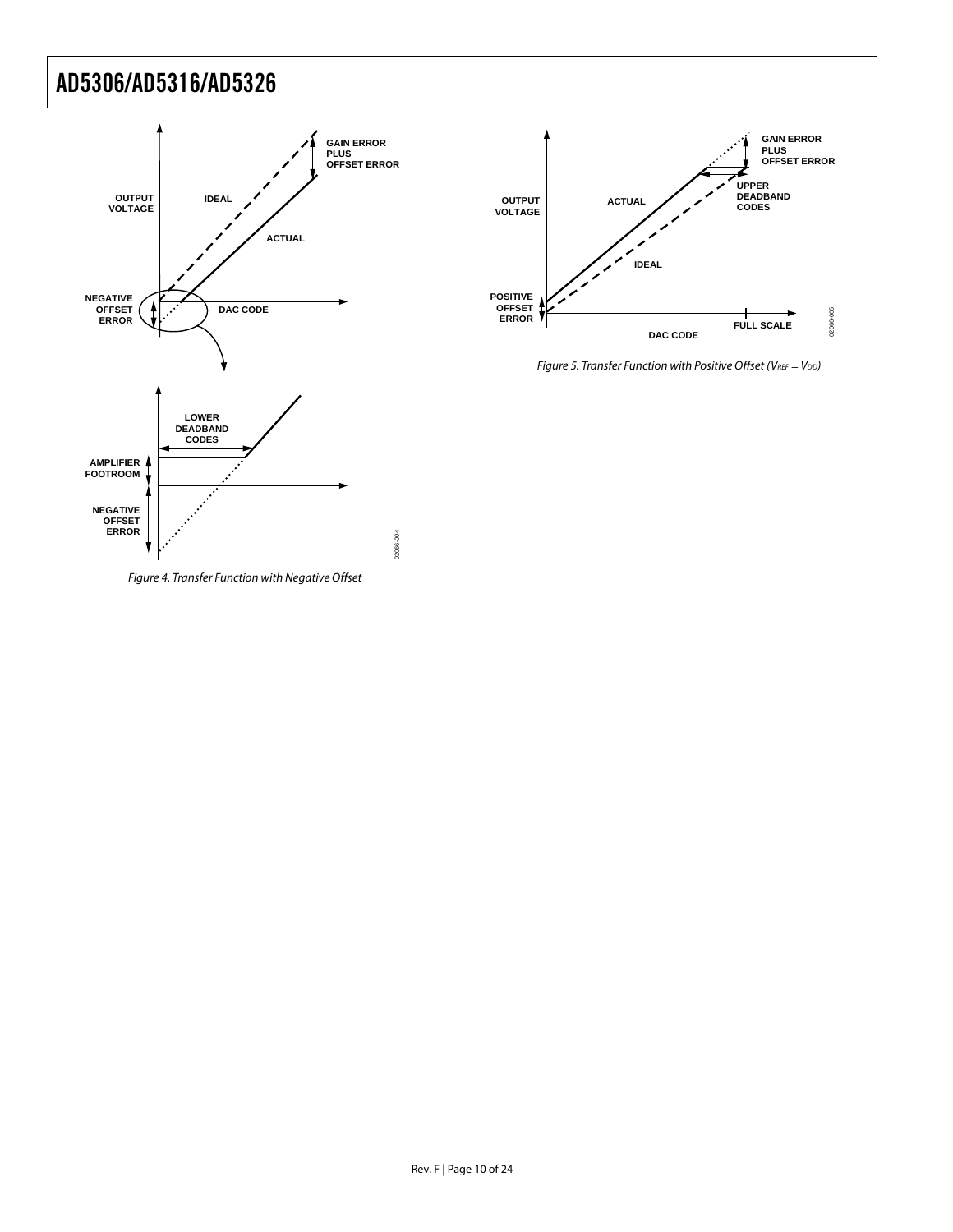### <span id="page-10-0"></span>TYPICAL PERFORMANCE CHARACTERISTICS





<span id="page-10-1"></span>



<span id="page-10-2"></span>

<span id="page-10-3"></span>Figure 8. AD5326 INL



Figure 9. AD5306 DNL







Figure 11. AD5326 DNL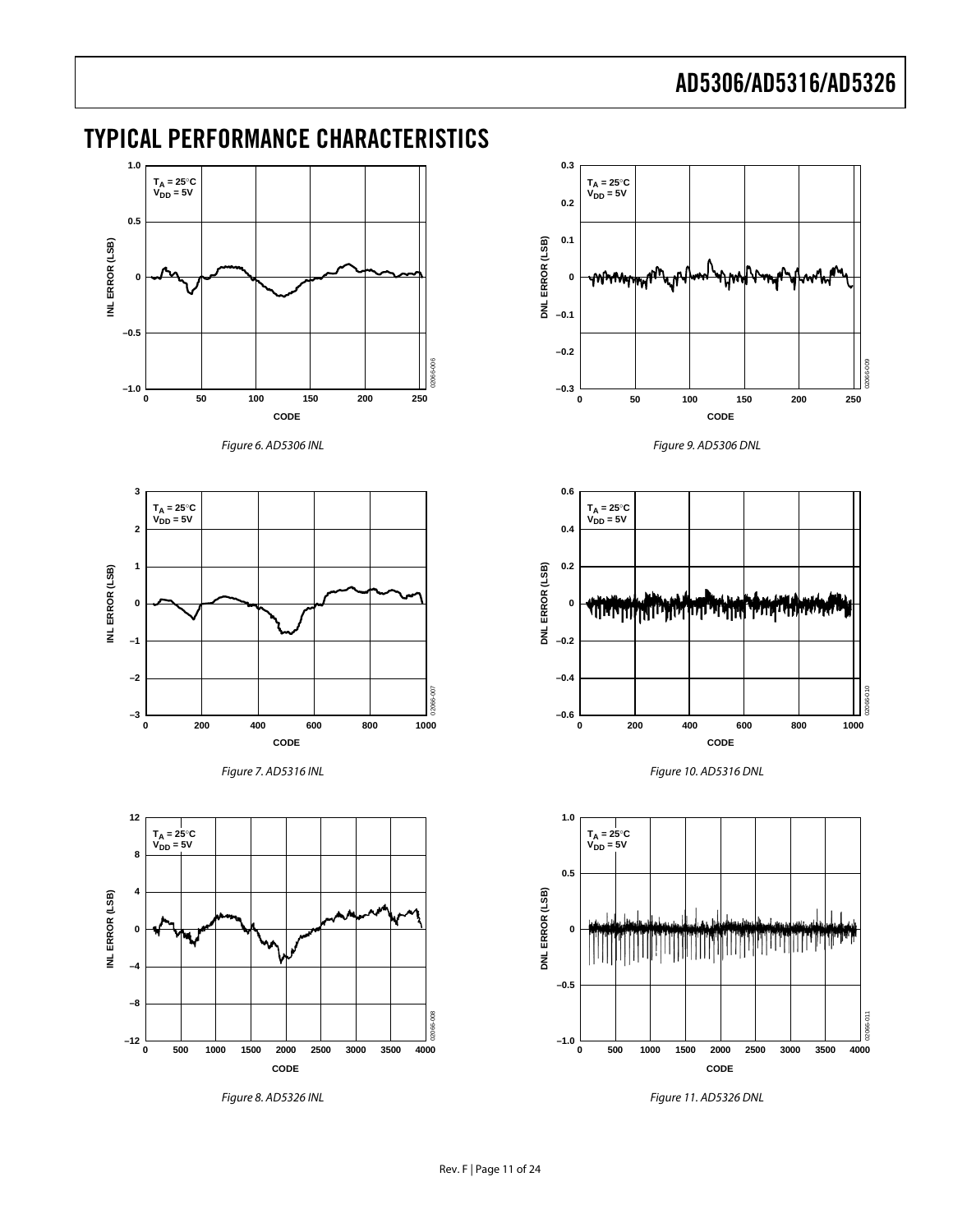

Figure 12. AD5306 INL and DNL Error vs. VREF



Figure 13. AD5306 INL and DNL Error vs. Temperature

<span id="page-11-0"></span>

Figure 14. AD5306 Offset Error and Gain Error vs. Temperature



Figure 15. Offset Error and Gain Error vs. V<sub>DD</sub>



Figure 16.  $V_{OUT}$  vs. Source and Sink Current Capability



Figure 17. Supply Current vs. DAC Code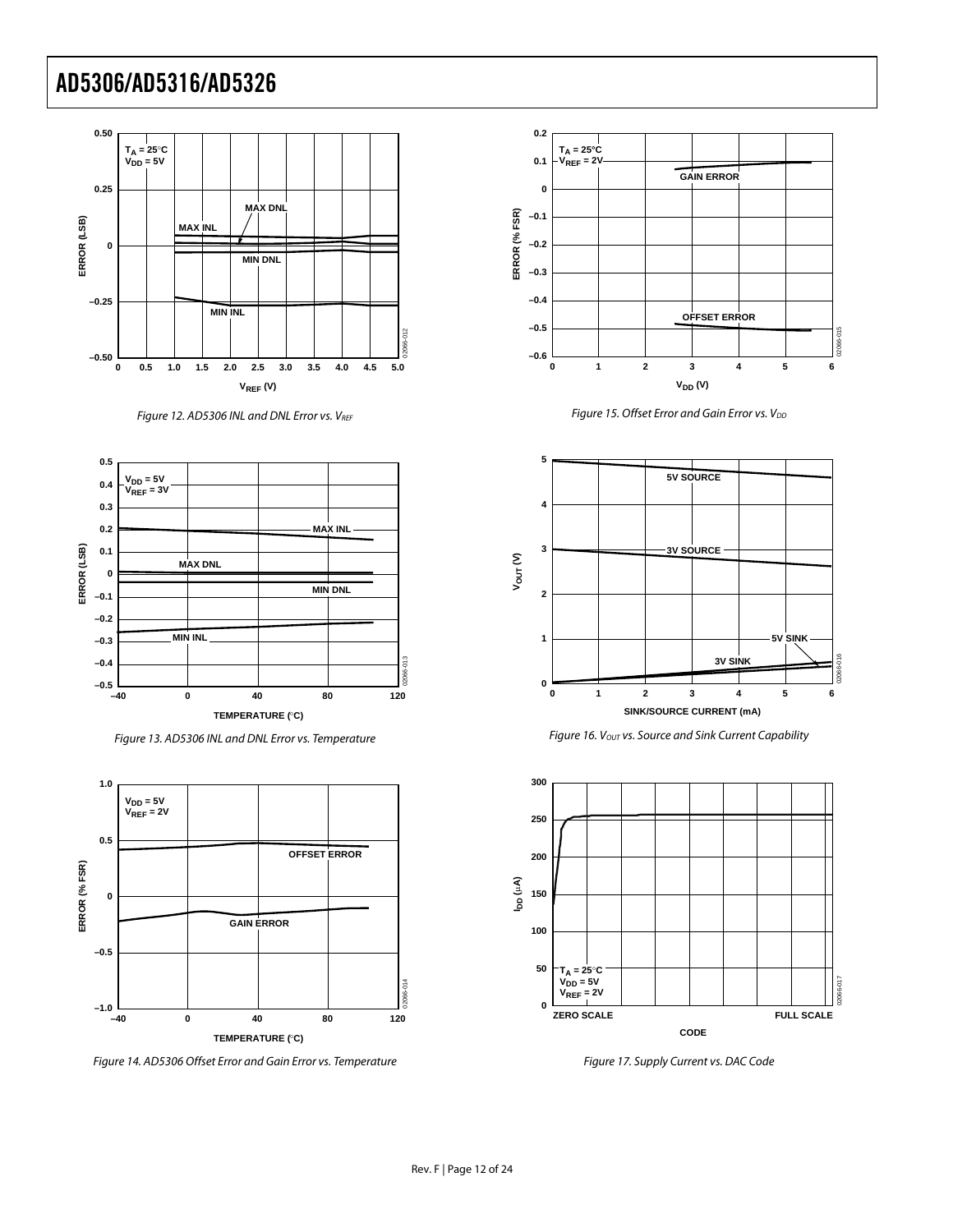

Figure 18. Supply Current vs. Supply Voltage



Figure 19. Power-Down Current vs. Supply Voltage



<span id="page-12-0"></span>Figure 20. Supply Current vs. Logic Input Voltage for SDA and SCL Voltage Increasing and Decreasing



Figure 21. Half-Scale Settling (1/4 to 3/4 Scale Code Change)



Figure 22. Power-On Reset to 0 V



Figure 23. Exiting Power-Down to Midscale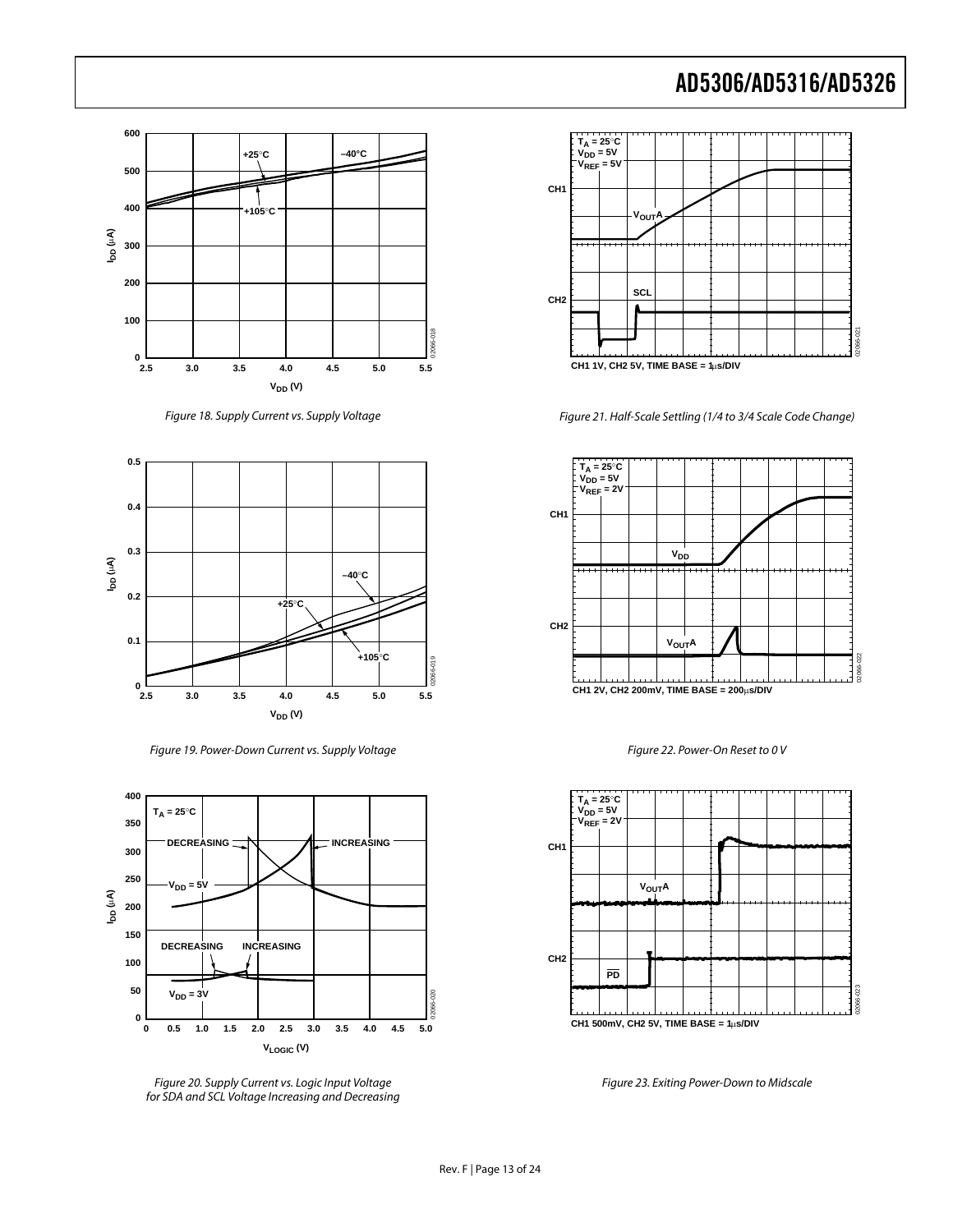

Figure 24. I<sub>DD</sub> Histogram with V<sub>DD</sub> = 3 V and V<sub>DD</sub> = 5 V



Figure 25. AD5326 Major Code Transition Glitch Energy



Figure 26. Multiplying Bandwidth (Small-Signal Frequency Response)



Figure 27. Full-Scale Error vs. VREF



Figure 28. DAC-to-DAC Crosstalk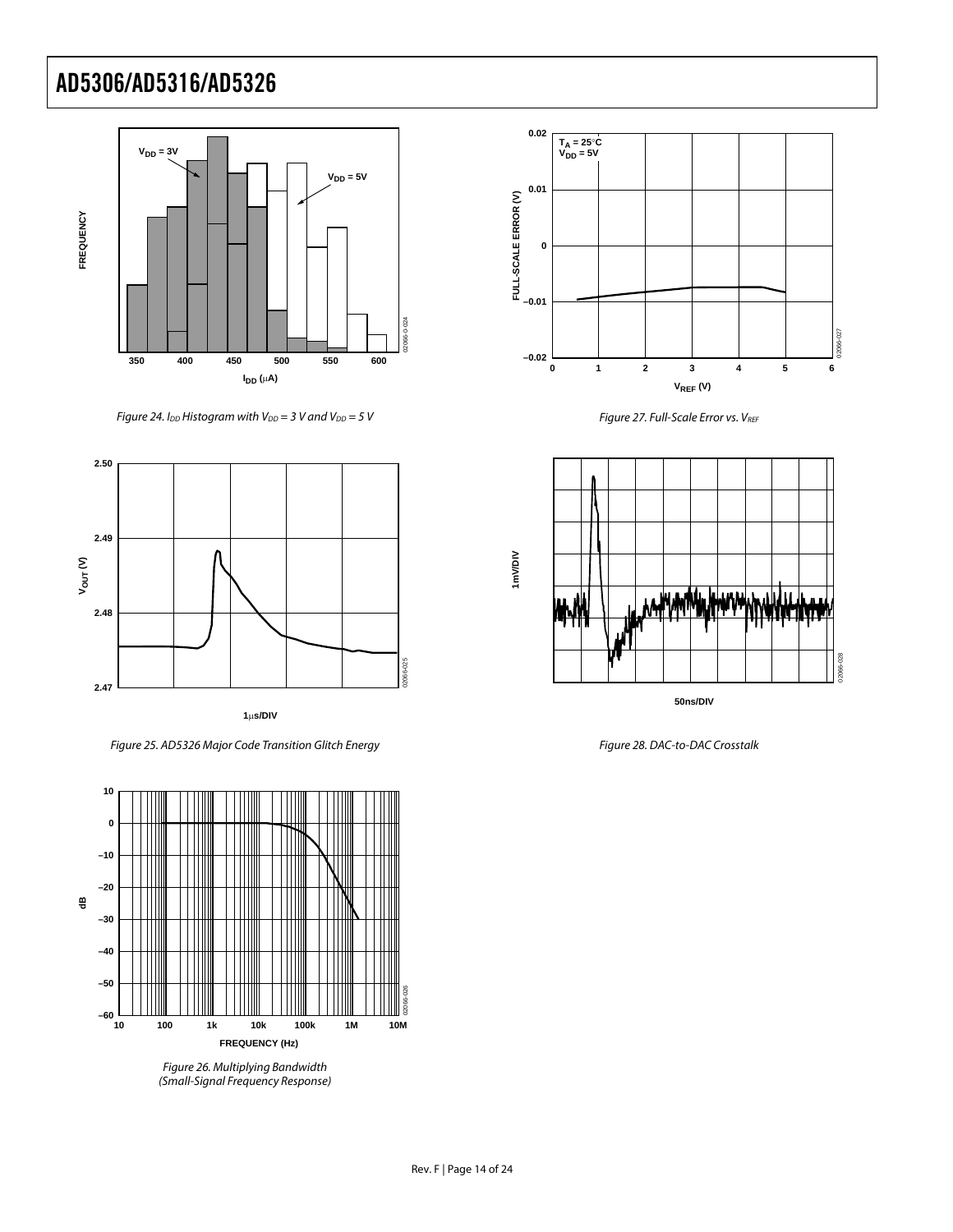### <span id="page-14-0"></span>FUNCTIONAL DESCRIPTION

The AD5306/AD5316/AD5326 are quad resistor-string DACs fabricated on a CMOS process with resolutions of 8, 10, and 12 bits, respectively. Each contains four output buffer amplifiers and is written to via a 2-wire serial interface. They operate from single supplies of 2.5 V to 5.5 V, and the output buffer amplifiers provide rail-to-rail output swing with a slew rate of 0.7 V/μs. Each DAC is provided with a separate reference input, which can be buffered to draw virtually no current from the reference source, or unbuffered to give a reference input range from 0.25 V to V<sub>DD</sub>. The devices have a power-down mode in which all DACs can be turned off completely with a high impedance output.

### **DIGITAL-TO-ANALOG SECTION**

The architecture of one DAC channel consists of a resistor-string DAC followed by an output buffer amplifier. The voltage at the VREF pin provides the reference voltage for the corresponding DAC. [Figure 29](#page-14-1) shows a block diagram of the DAC architecture. Since the input coding to the DAC is straight binary, the ideal output voltage is given by

$$
V_{OUT} = \frac{V_{REF} \times D}{2^N}
$$

<span id="page-14-2"></span>where:

*D* is the decimal equivalent of the binary code that is loaded to the DAC register:

0 to 255 for AD5306 (8 bits) 0 to 1023 for AD5316 (10 bits) 0 to 4095 for AD5326 (12 bits)

*N* is the DAC resolution.



Figure 29. Single DAC Channel Architecture

### <span id="page-14-1"></span>**RESISTOR STRING**

The resistor string section is shown in [Figure 30](#page-14-2). It is simply a string of resistors, each of value R. The digital code loaded to the DAC register determines at which node on the string the voltage is tapped off to be fed into the output amplifier. The voltage is tapped off by closing one of the switches connecting the string to the amplifier. Because it is a string of resistors, it is guaranteed monotonic.

### **DAC REFERENCE INPUTS**

Each of the four DACs has a reference pin. The reference inputs are buffered but can also be individually configured as unbuffered. The advantage with the buffered input is the high impedance it presents to the voltage source driving it. However, if the unbuffered mode is used, the user can have a reference voltage as low as  $0.25$  V and as high as  $V_{DD}$ , since there is no restriction due to headroom and footroom of the reference amplifier.



Figure 30. Resistor String

If there is a buffered reference in the circuit (for example, REF192), there is no need to use the on-chip buffers of the AD5306/AD5316/AD5326. In unbuffered mode, the input impedance is still large at typically 180 kΩ per reference input for 0 V to VREF mode and 90 k $\Omega$  for 0 V to 2 VREF mode.

The buffered/unbuffered option is controlled by the BUF bit in the control byte. The BUF bit setting applies to whichever DAC is selected in the pointer byte.

### **OUTPUT AMPLIFIER**

The output buffer amplifier is capable of generating output voltages to within 1 mV of either rail. Its actual range depends on the value of V<sub>REF</sub>, GAIN, offset error, and gain error. If a gain of 1 is selected (GAIN = 0), the output range is 0.001 V to  $V_{REF}$ .

If a gain of 2 is selected (GAIN = 1), the output range is 0.001 V to 2 V<sub>REF</sub>. Because of clamping, however, the maximum output is limited to  $V_{DD}$  – 0.001 V.

The output amplifier is capable of driving a load of  $2 \, \text{k}\Omega$  to GND or  $V_{DD}$  in parallel with 500 pF to GND or  $V_{DD}$ . The source and sink capabilities of the output amplifier can be seen in the plot in [Figure 16.](#page-11-0)

The slew rate is 0.7 V/μs with a half-scale settling time to 0.5 LSB (at eight bits) of 6 μs.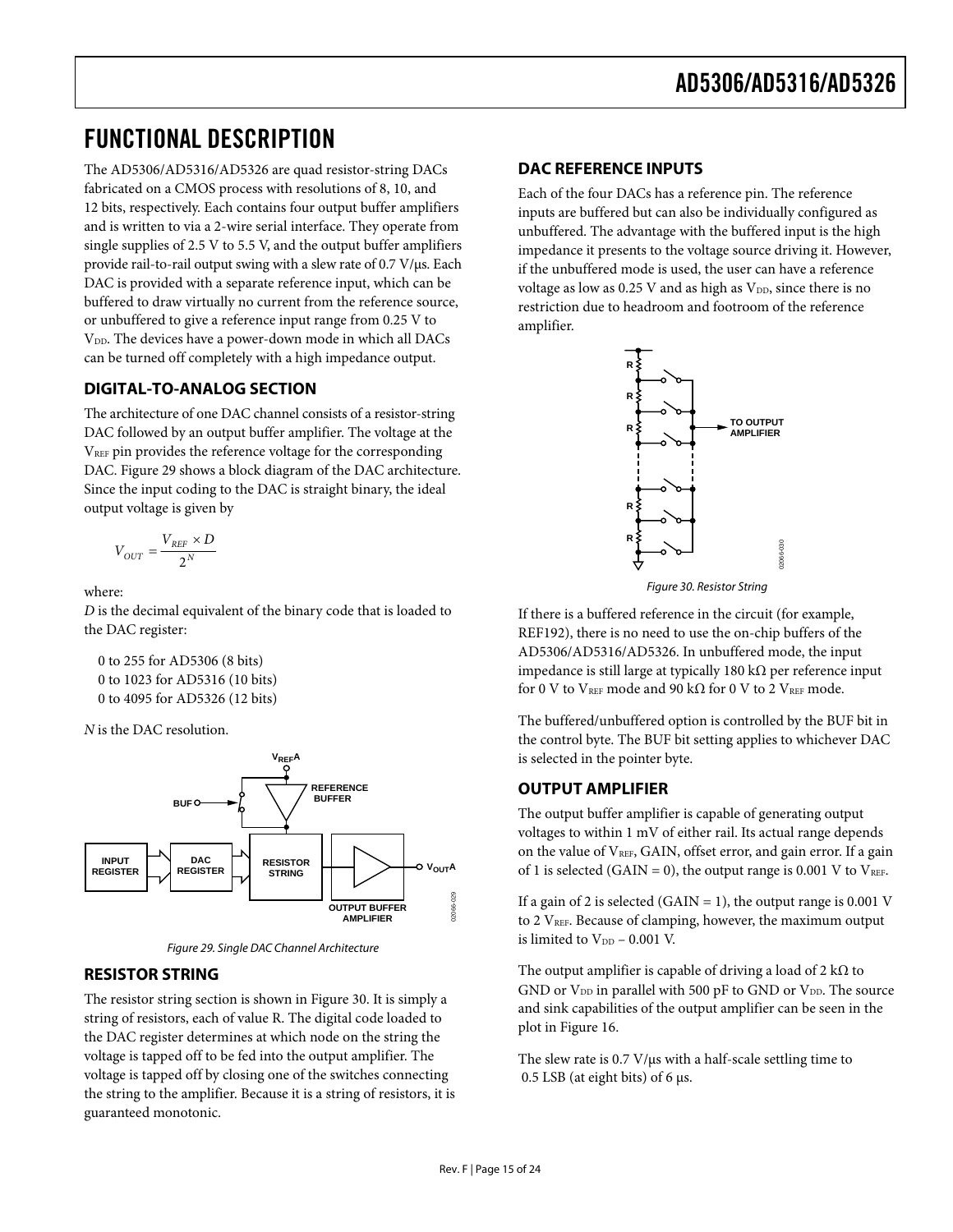### <span id="page-15-0"></span>**POWER-ON RESET**

The AD5306/AD5316/AD5326 have a power-on reset function so that they power up in a defined state. The power-on state is

- Normal operation
- Reference inputs unbuffered
- 0 V to V<sub>REF</sub> output range
- Output voltage set to 0 V

Both input and DAC registers are filled with 0s and remain so until a valid write sequence is made to the device. This is particularly useful in applications where it is important to know the state of the DAC outputs while the device is powering up.

### **SERIAL INTERFACE**

The AD5306/AD5316/AD5326 are controlled via an I<sup>2</sup>Ccompatible serial bus. These devices are connected to this bus as slave devices; that is, no clock is generated by the AD5306/ AD5316/AD5326 DACs. This interface is SMBus-compatible at  $V_{DD}$  < 3.6 V.

<span id="page-15-1"></span>The AD5306/AD5316/AD5326 has a 7-bit slave address. The five MSBs are 00011, and the two LSBs are determined by the state of the A0 and A1 pins. The facility to make hardwired changes to A0 and A1 allows the user to have up to four of these devices on one bus.

The 2-wire serial bus protocol operates as follows:

1. The master initiates data transfer by establishing a start condition, which is when a high-to-low transition on the SDA line occurs while SCL is high. The following byte is the address byte, which consists of the 7-bit slave address followed by an  $R/\overline{W}$  bit. This bit determines whether data is read from or written to the slave device.

The slave whose address corresponds to the transmitted address responds by pulling SDA low during the ninth clock pulse (this is termed the acknowledge bit). At this stage, all other devices on the bus remain idle while the selected device waits for data to be written to or read from its shift register.

- 2. Data is transmitted over the serial bus in sequences of nine clock pulses (eight data bits followed by an acknowledge bit). The transitions on the SDA line must occur during the low period of SCL and remain stable during the high period of SCL.
- 3. When all data bits have been read from or written to, a stop condition is established. In write mode, the master pulls the SDA line high during the 10th clock pulse to establish a stop condition. In read mode, the master issues a no acknowledge for the ninth clock pulse; that is, the

SDA line remains high. The master then brings the SDA line low before the 10th clock pulse and then high during the 10th clock pulse to establish a stop condition.

### **READ/WRITE SEQUENCE**

For the AD5306/AD5316/AD5326, all write access sequences and most read sequences begin with the device address (with  $R/W = 0$ ) followed by the pointer byte. This pointer byte specifies the data format and determines that DAC is being accessed in the subsequent read/write operation (see [Figure 1](#page-0-0)). In a write operation, the data follows immediately. In a read operation, the address is resent with  $R/\overline{W} = 1$ , and the data is then read back. However, it is also possible to perform a read operation by sending only the address with  $R/\overline{W} = 1$ . The previously loaded pointer settings are then used for the readback operation.

|  | 0 | $\Omega$ | <b>DACD DACC DACB DACA &amp;</b> |  |  |
|--|---|----------|----------------------------------|--|--|

Figure 31. Pointer Byte

### **POINTER BYTE BITS**

[Table 6](#page-15-1) describes the individual bits that make up the pointer byte.

|             | Table 6. Pointer Byte Bits                 |
|-------------|--------------------------------------------|
| <b>Bit</b>  | <b>Description</b>                         |
| Χ           | Don't care bits.                           |
| 0           | Reserved bits. Must be set to 0.           |
| <b>DACD</b> | 1: The following data bytes are for DAC D. |
| <b>DACC</b> | 1: The following data bytes are for DAC C. |
| <b>DACB</b> | 1: The following data bytes are for DAC B. |
| DACA        | 1: The following data bytes are for DAC A. |

### **INPUT SHIFT REGISTER**

The input shift register is 16 bits wide. Data is loaded into the device as two data bytes on the serial data line, SDA, under the control of the serial clock input, SCL. The timing diagram for this operation is shown in [Figure 2](#page-5-1). The two data bytes consist of four control bits followed by 8, 10, or 12 bits of DAC data, depending on the device type. The first bits loaded are the control bits: GAIN, BUF,  $\overline{CLR}$ , and  $\overline{PD}$ ; the remaining bits are left-justified DAC data bits, starting with the MSB (see [Figure 32](#page-16-1)).

|--|

| Bit             | <b>Description</b>                                                                                                                                         |
|-----------------|------------------------------------------------------------------------------------------------------------------------------------------------------------|
| GAIN            | 0: Output range for that DAC set at 0 V to VREF.<br>1: Output range for that DAC set at 0 V to 2 VREF.                                                     |
| <b>BUF</b>      | 0: Reference input for that DAC is unbuffered.<br>1: Reference input for that DAC is buffered.                                                             |
| CI <sub>R</sub> | 0: All DAC registers and input registers are filled with<br>Os on completion of the write sequence.<br>1: Normal operation.                                |
| <b>PD</b>       | 0: On completion of the write sequence, all four DACs<br>go into power-down mode. The DAC outputs enter a<br>high impedance state.<br>1: Normal operation. |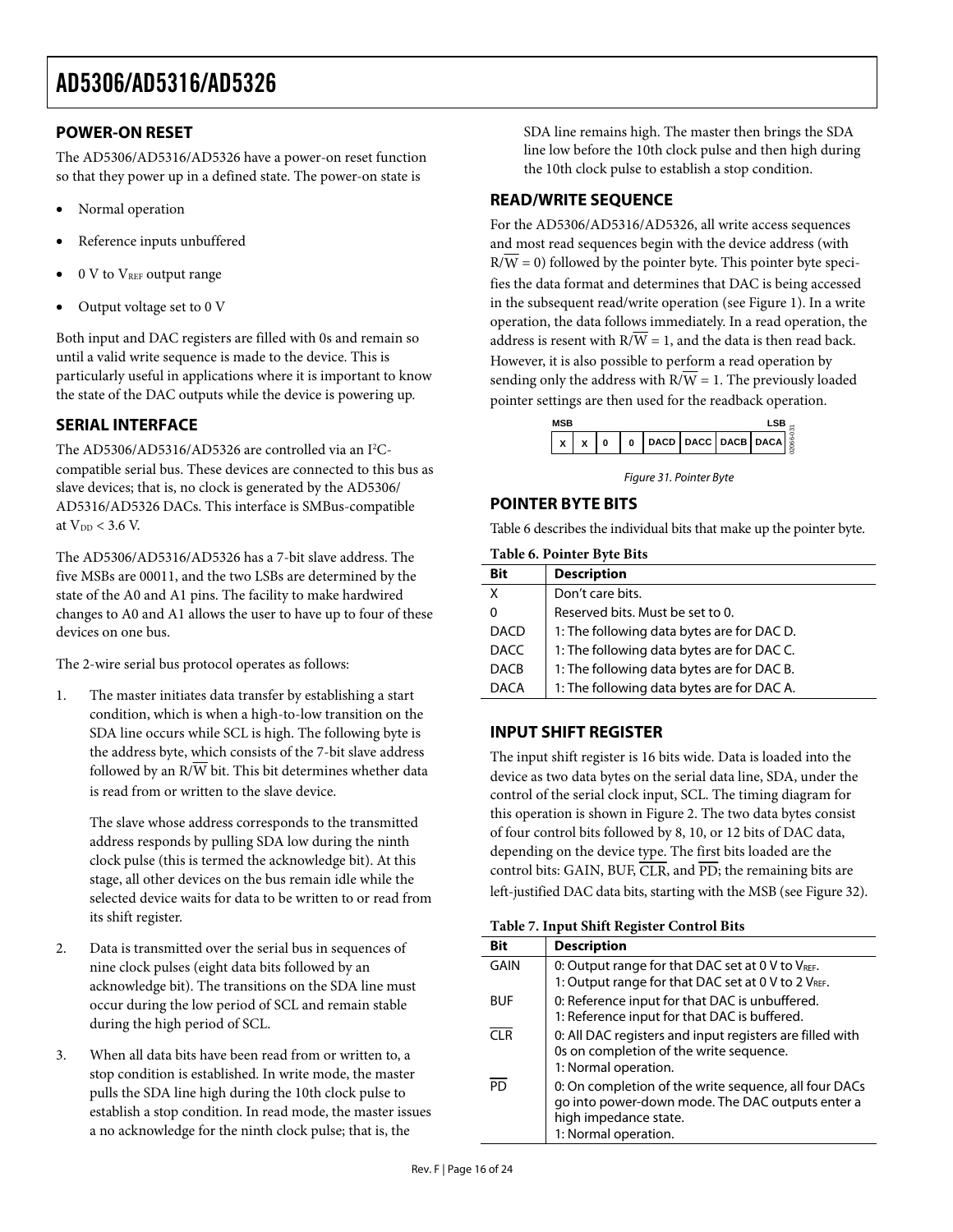### <span id="page-16-0"></span>**DEFAULT READBACK CONDITIONS**

All pointer byte bits power up to 0. Therefore, if the user initiates a readback without first writing to the pointer byte, no single DAC channel has been specified. In this case, the default readback bits are all 0 except for the CLR bit and the PD bit, which are 1.

### **MULTIPLE DAC WRITE SEQUENCE**

Because there are individual bits in the pointer byte for each DAC, it is possible to write the same data and control bits to two, three, or four DACs simultaneously by setting the relevant bits to 1.

### **MULTIPLE DAC READBACK SEQUENCE**

If the user attempts to read back data from more than one DAC at a time, the part reads back the power-on condition of GAIN, BUF, and data bits (all 0), and the current state of CLR and PD.

<span id="page-16-1"></span>

| <b>MOST SIGNIFICANT DATA BYTE</b> |                                    |            |              |                 |                 |                | <b>LEAST SIGNIFICANT DATA BYTE</b> |  |                |                |                |                |                |                |                |                |
|-----------------------------------|------------------------------------|------------|--------------|-----------------|-----------------|----------------|------------------------------------|--|----------------|----------------|----------------|----------------|----------------|----------------|----------------|----------------|
| <b>MSB</b>                        |                                    |            | 8-BIT AD5306 |                 |                 |                | LSB                                |  | <b>MSB</b>     |                |                | 8-BIT AD5306   |                |                |                | <b>LSB</b>     |
| <b>GAIN</b>                       | <b>BUF</b>                         | <b>CLR</b> | <b>PD</b>    | D7              | D <sub>6</sub>  | D <sub>5</sub> | D4                                 |  | D <sub>3</sub> | D <sub>2</sub> | D <sub>1</sub> | D <sub>0</sub> | 0              | 0              | 0              | 0              |
| <b>MSB</b>                        | <b>10-BIT AD5316</b>               |            |              |                 | <b>LSB</b>      |                | <b>10-BIT AD5316</b><br><b>MSB</b> |  |                |                | <b>LSB</b>     |                |                |                |                |                |
| <b>GAIN</b>                       | <b>BUF</b>                         | <b>CLR</b> | PD.          | D9              | D <sub>8</sub>  | D7             | D6                                 |  | D <sub>5</sub> | D4             | D <sub>3</sub> | D <sub>2</sub> | D <sub>1</sub> | D <sub>0</sub> | 0              | 0              |
| <b>MSB</b>                        | <b>LSB</b><br><b>12-BIT AD5326</b> |            |              |                 |                 | <b>MSB</b>     |                                    |  |                | 12-BIT AD5326  |                |                | <b>LSB</b>     |                |                |                |
| <b>GAIN</b>                       | <b>BUF</b>                         | <b>CLR</b> | <b>PD</b>    | D <sub>11</sub> | D <sub>10</sub> | D <sub>9</sub> | D8                                 |  | D7             | D <sub>6</sub> | D <sub>5</sub> | D4             | D <sub>3</sub> | D <sub>2</sub> | D <sub>1</sub> | D <sub>0</sub> |

Figure 32. Data Formats for Write and Readback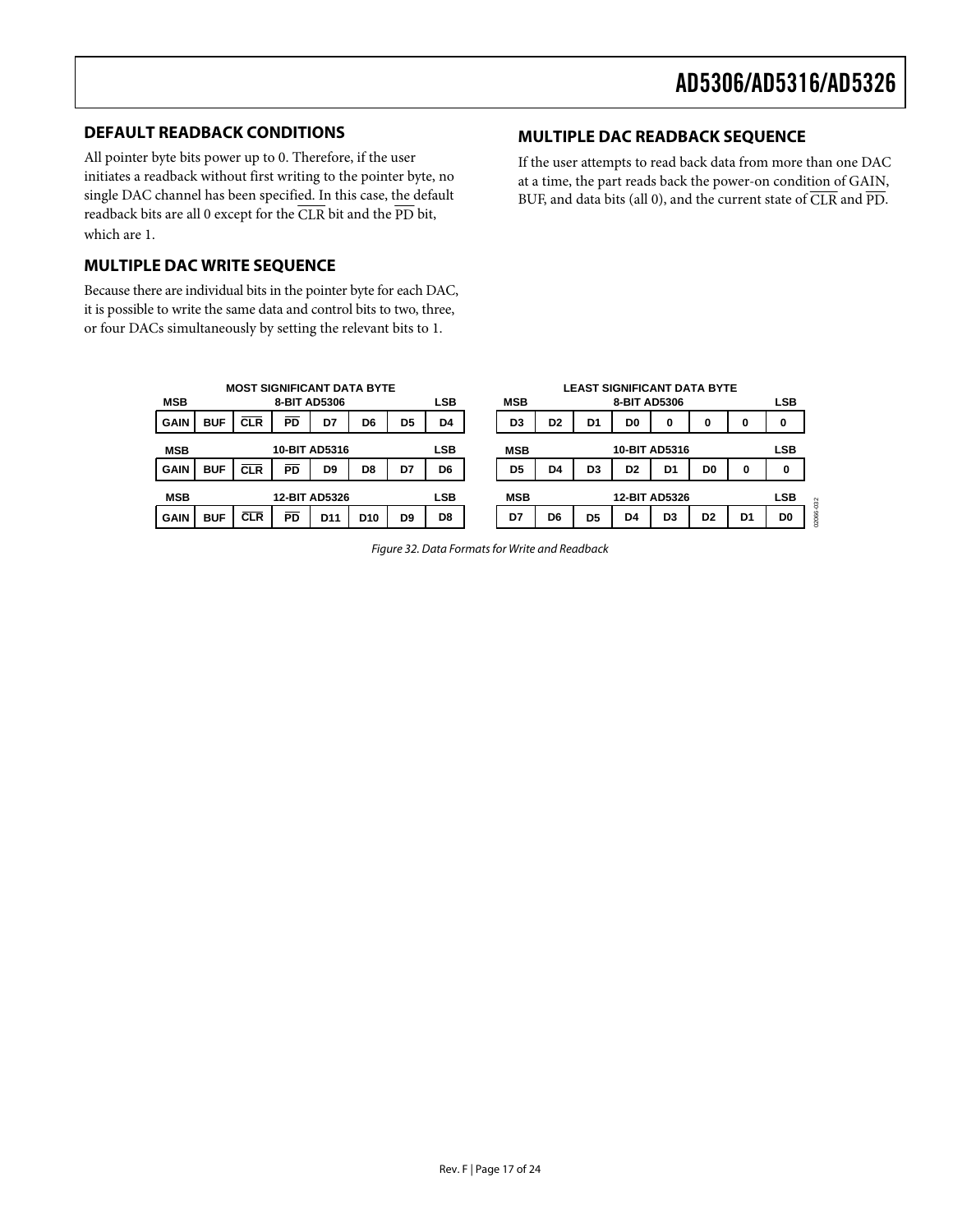### <span id="page-17-0"></span>**WRITE OPERATION**

When writing to the AD5306/AD5316/AD5326 DACs, the user must begin with an address byte ( $\overline{RVW} = 0$ ), after which the DAC acknowledges that it is prepared to receive data by pulling SDA low. This address byte is followed by the pointer byte, which is also acknowledged by the DAC. Two bytes of data are then written to the DAC, as shown in [Figure 33](#page-17-1). A stop condition follows.

### **READ OPERATION**

When reading data back from the AD5306/AD5316/AD5326 DACs, the user begins with an address byte  $(R/\overline{W} = 0)$ , after which the DAC acknowledges that it is prepared to receive data by pulling SDA low. This address byte is usually followed by the pointer byte, which is also acknowledged by the DAC. Following this, there is a repeated start condition by the master, and the address is resent with  $R/\overline{W} = 1$ . This is acknowledged by the DAC, indicating that it is prepared to transmit data. Two bytes of data are then read from the DAC, as shown in [Figure 34.](#page-17-2) A stop condition follows.

<span id="page-17-1"></span>

<span id="page-17-2"></span>Figure 34. Readback Sequence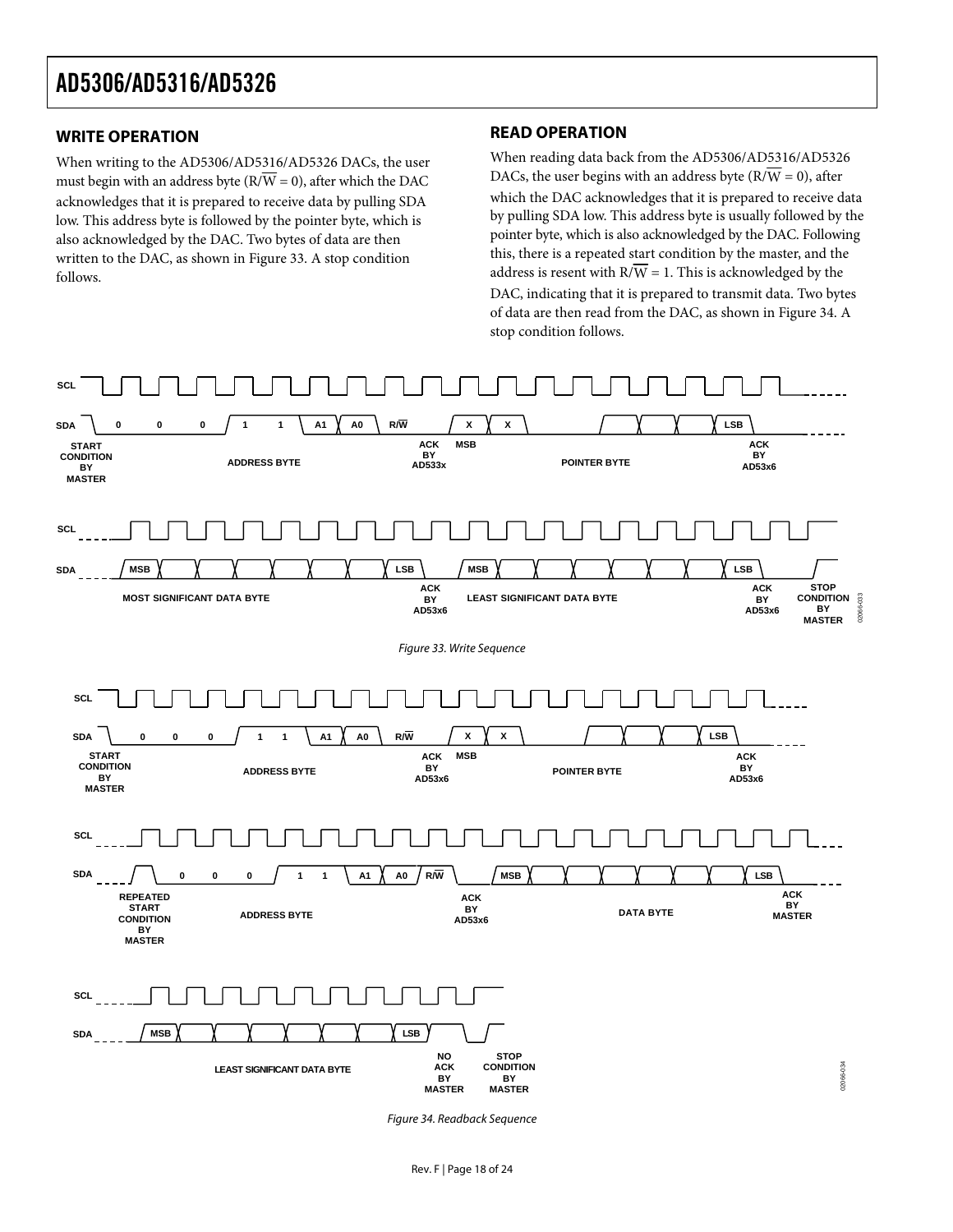<span id="page-18-0"></span>However, if the master sends an ACK and continues clocking SCL (no stop is sent), the DAC retransmits the same two bytes of data on SDA. This allows continuous readback of data from the selected DAC register.

Alternatively, the user can send a start followed by the address with  $R/W = 1$ . In this case, the previously loaded pointer settings are used and readback of data can start immediately.

### **DOUBLE-BUFFERED INTERFACE**

The AD5306/AD5316/AD5326 DACs have double-buffered interfaces consisting of two banks of registers: input registers and DAC registers. The input registers are connected directly to the input shift register and the digital code is transferred to the relevant input register on completion of a valid write sequence. The DAC registers contain the digital code used by the resistor strings.

Access to the DAC registers is controlled by the LDAC pin. When  $\overline{\rm LDAC}$  is high, the DAC registers are latched and the input registers can change state without affecting the contents of the DAC registers. When LDAC is low, however, the DAC registers become transparent and the contents of the input registers are transferred to them.

Double-buffering is useful if the user requires simultaneous updating of all DAC outputs. The user may write to each of the input registers individually and then, by pulsing the LDAC input low, all outputs update simultaneously.

<span id="page-18-1"></span>These parts contain an extra feature whereby a DAC register is not updated unless its input register has been updated since the last time that LDAC was low. Normally, when LDAC is low, the DAC registers are filled with the contents of the input registers. In the AD5306/AD5316/AD5326, the part updates the DAC register only if the input register has been changed since the last time the DAC register was updated, thereby removing unnecessary digital crosstalk.

### **LOAD DAC INPUT LDAC**

LDAC transfers data from the input registers to the DAC registers and, therefore, updates the outputs. The LDAC function enables double-buffering of the DAC data, GAIN, and BUF. There are two LDAC modes: synchronous mode and asynchronous mode.

In synchronous mode, the DAC registers are updated after new data is read in on the rising edge of the eighth SCL pulse. LDAC can be tied permanently low or pulsed as in [Figure 2.](#page-5-1)

In asynchronous mode, the outputs are not updated at the same time the input registers are written to. When  $\overline{\text{LDAC}}$  goes low, the DAC registers are updated with the contents of the input registers.

### **POWER-DOWN MODE**

The AD5306/AD5316/AD5326 have very low power consumption, dissipating typically at 1.2 mW with a 3 V supply and 2.5 mW with a 5 V supply. Power consumption can be reduced further when the DACs are not in use by putting them into power-down mode, which is selected by setting the PD pin low or by setting Bit 12  $(\overline{PD})$  of the data-word to 0.

When the  $\overline{PD}$  pin is high and the  $\overline{PD}$  bit is set to 1, all DACs work normally with a typical power consumption of 500 μA at 5 V (400 μA at 3 V). In power-down mode, however, the supply current falls to 300 nA at 5 V (90 nA at 3 V) when all DACs are powered down. Not only does the supply current drop, but each output stage is internally switched from the output of its amplifier, making it open-circuit. This has the advantage that the outputs are three-state while the part is in power-down mode and provides a defined input condition for whatever is connected to the output of the DAC amplifiers. The output stage is shown in [Figure 35](#page-18-1).



Figure 35. Output Stage During Power-Down

The bias generator, output amplifiers, resistor strings, and all other associated linear circuitry are shut down when powerdown mode is activated. However, the contents of the registers are unaffected when in power-down. In fact, it is possible to load new data into the input registers and DAC registers during power-down. The DAC outputs update as soon as the PD pin goes high or the  $\overline{PD}$  bit is reset to 1. The time to exit powerdown is typically 2.5 μs for  $V_{DD} = 5$  V and 5 μs for  $V_{DD} = 3$  V. This is the time from the rising edge of the eighth SCL pulse or from the rising edge of  $\overline{PD}$  to when the output voltage deviates from its power-down voltage (see [Figure 23](#page-12-0)).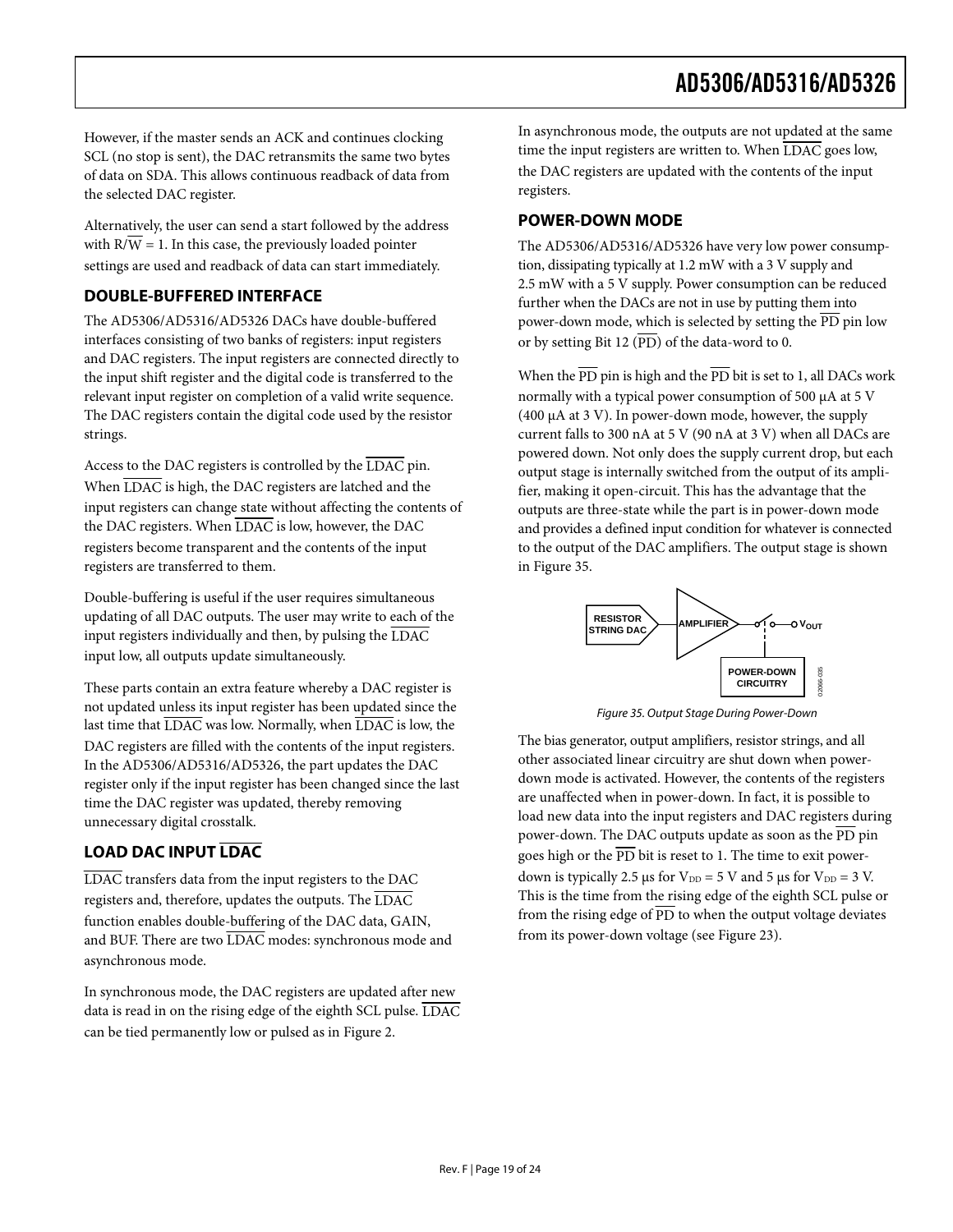### <span id="page-19-0"></span>APPLICATIONS **TYPICAL APPLICATION CIRCUIT**

The AD5306/AD5316/AD5326 can be used with a wide range of reference voltages where the devices offer full one-quadrant multiplying capability over a reference range of 0 V to  $V_{DD}$ . More typically, these devices are used with a fixed precisionreference voltage. Suitable references for 5 V operation are the AD780 and REF192 (2.5 V references). For 2.5 V operation, a suitable external reference is the AD589, a 1.23 V band gap reference. [Figure 36](#page-19-1) shows a typical setup for the AD5306/ AD5316/AD5326 when using an external reference. Note that A0 and A1 can be high or low.





### <span id="page-19-2"></span><span id="page-19-1"></span>**DRIVING V<sub>DD</sub> FROM THE REFERENCE VOLTAGE**

If an output range of 0 V to  $V_{DD}$  is required when the reference inputs are configured as unbuffered, the simplest solution is to connect the reference inputs to  $V_{DD}$ . Because this supply may be noisy and somewhat inaccurate, the AD5306/AD5316/AD5326 may be powered from the reference voltage, for example, using a 5 V reference such as the REF195. The REF195 outputs a steady supply voltage for the AD5306/AD5316/AD5326. The typical current required from the REF195 is 500 μA supply current and approximately 112 μA to supply the reference inputs, if unbuffered. This is with no load on the DAC outputs. When the DAC outputs are loaded, the REF195 also needs to supply the current to the loads. The total current required (with a 10 kΩ load on each output) is

612  $\mu$ A + (5 V/10 kΩ) = 2.6 mA

<span id="page-19-3"></span>The load regulation of the REF195 is typically 2 ppm/mA, which results in an error of 5.2 ppm (26  $\mu$ V) for the 2.6 mA current drawn from it. This corresponds to a 0.0013 LSB error at eight bits and a 0.021 LSB error at 12 bits.

### **BIPOLAR OPERATION USING THE AD5306/AD5316/AD5326**

The AD5306/AD5316/AD5326 are designed for single-supply operation, but a bipolar output range is also possible using the circuit in [Figure 37](#page-19-2). This circuit gives an output voltage range of ±5 V. Rail-to-rail operation at the amplifier output is achievable using an AD820 or an OP295 as the output amplifier.



Figure 37. Bipolar Operation with the AD5306/AD5316/AD5326

The output voltage for any input code can be calculated as follows:

$$
V_{OUT} = \left[ \frac{\left( REFIN \times D / 2^N \right) \times \left( R1 + R2 \right)}{R1} \right] - REFIN \times \left( R2 / R1 \right)
$$

where:

*D* is the decimal equivalent of the code loaded to the DAC. *N* is the DAC resolution.

*REFIN* is the reference voltage input.

With 
$$
REFIN = 5
$$
 V,  $R1 = R2 = 10$  k $\Omega$ ,

 $V_{OUT} = (10 \times D/2^N) - 5$  V

### **MULTIPLE DEVICES ON ONE BUS**

[Figure 38](#page-19-3) shows four AD5306 devices on the same serial bus. Each has a different slave address since the states of the A0 and A1 pins are different. This allows each of 16 DACs to be written to or read from independently.



Figure 38. Multiple AD5306 Devices on One Bus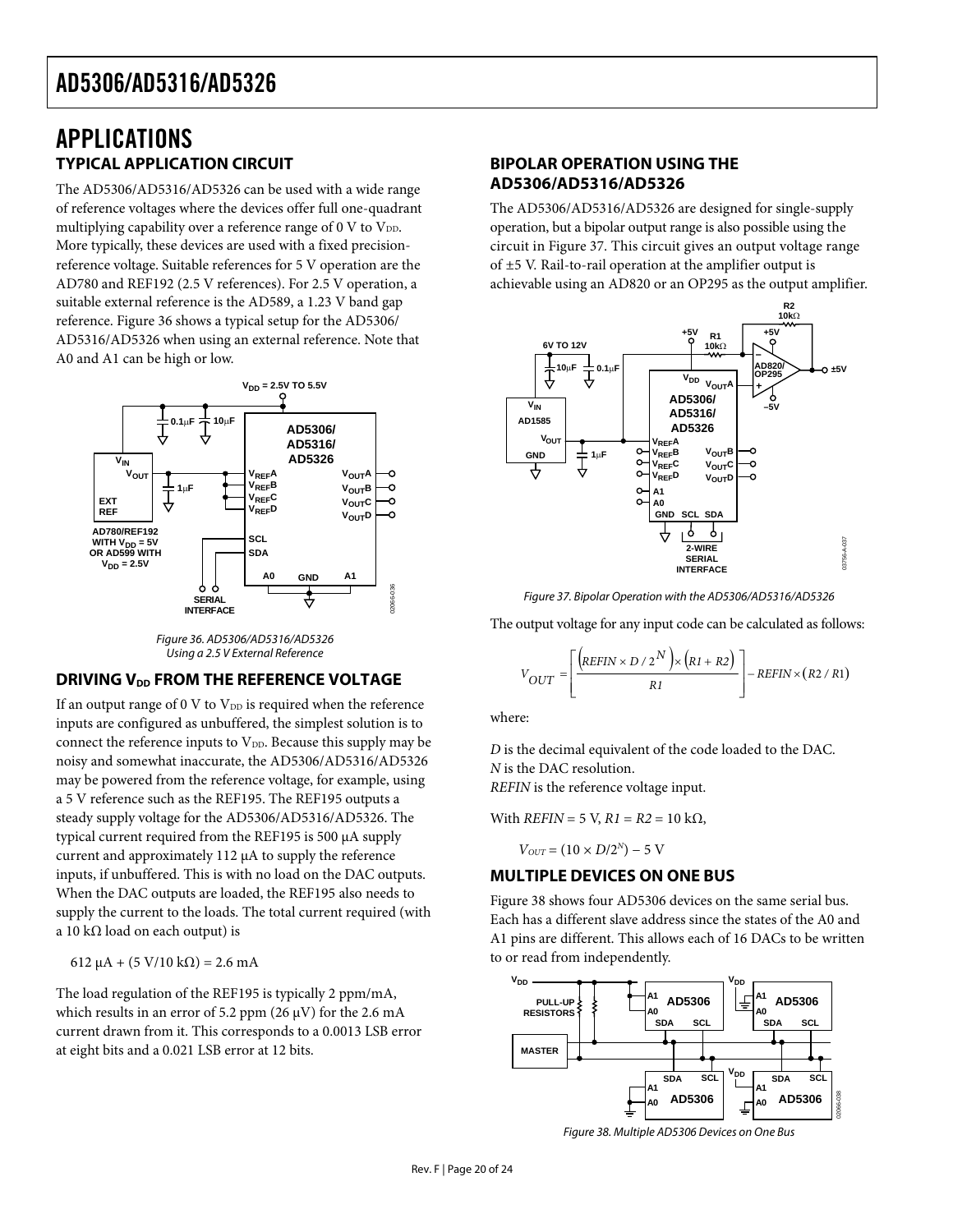### <span id="page-20-0"></span>**AD5306/AD5316/AD5326 AS A DIGITALLY PROGRAMMABLE WINDOW DETECTOR**

A digitally programmable upper/lower limit detector using two of the DACs in the AD5306/AD5316/AD5326 is shown in [Figure 39](#page-20-1). The upper and lower limits for the test are loaded to DACs A and B, which, in turn, set the limits on the CMP04. If the signal at the  $V_{IN}$  input is not within the programmed window, an LED indicates the fail condition. Similarly, DAC C and DAC D can be used for window detection on a second  $V_{IN}$  signal.



<span id="page-20-2"></span><span id="page-20-1"></span>Figure 39. Window Detection

### **COARSE AND FINE ADJUSTMENT USING THE AD5306/AD5316/AD5326**

Two of the DACs in the AD5306/AD5316/AD5326 can be paired together to form a coarse and fine adjustment function, as shown in [Figure 40](#page-20-2). DAC A is used to provide the coarse adjustment while DAC B provides the fine adjustment. Varying the ratio of R1 and R2 changes the relative effect of the coarse and fine adjustments. With the resistor values and external reference shown, the output amplifier has unity gain for the DAC A output; therefore, the output range is 0 V to 2.5 V – 1 LSB. For DAC B, the amplifier has a gain of 7.6  $\times$  10<sup>-3</sup>, giving DAC B a range of 19 mV. Similarly, DAC C and DAC D can be paired together for coarse and fine adjustment.

The circuit in [Figure 40](#page-20-2) is shown with a 2.5 V reference, but reference voltages up to  $V_{DD}$  may be used. The op amps indicated allow a rail-to-rail output swing.



Figure 40. Coarse/Fine Adjustment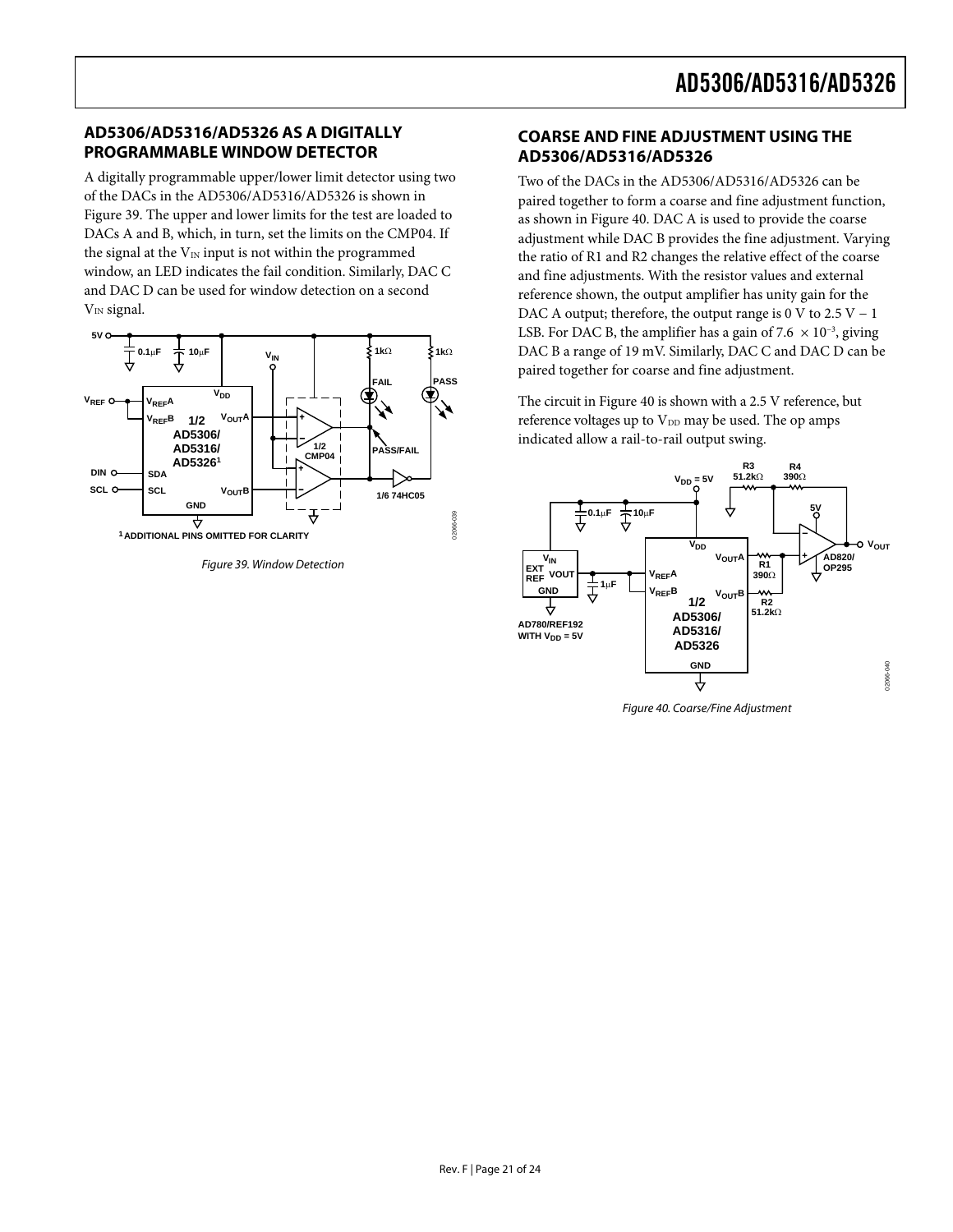### <span id="page-21-0"></span>POWER SUPPLY DECOUPLING

In any circuit where accuracy is important, careful consideration of the power supply and ground return layout helps to ensure the rated performance. The printed circuit board on which the AD5306/AD5316/AD5326 is mounted should be designed so the analog and digital sections are separated and confined to certain areas of the board.

If the AD5306/AD5316/AD5326 is in a system where multiple devices require an AGND-to-DGND connection, the connection should be made at one point only. The star ground point should be established as close as possible to the device. The AD5306/ AD5316/AD5326 should have ample supply bypassing of 10 μF in parallel with 0.1 μF on the supply located as close to the package as possible, ideally right up against the device. The 10 μF capacitors are the tantalum bead type. The 0.1 μF capacitor should have low effective series resistance (ESR) and low effective series inductance (ESI), like the common ceramic types that provide a low impedance path to ground at high frequencies to handle transient currents due to internal logic switching.

The power supply lines of the AD5306/AD5316/AD5326 should use as large a trace as possible to provide low impedance paths and reduce the effects of glitches on the power supply line. Components with fast-switching signals, such as clocks, should be shielded with digital ground to avoid radiating noise to other parts of the board, and they should never be run near the reference inputs. A ground line routed between the SDA and SCL lines helps to reduce crosstalk between them. Although a ground line is not required on a multilayer board because there is a separate ground plane, separating the lines helps.

Avoid crossover of digital and analog signals. Traces on opposite sides of the board should run at right angles to each other. This reduces the effects of feedthrough through the board. A microstrip technique is the best method, but its use is not always possible with a double-sided board. In this technique, the component side of the board is dedicated to ground plane while signal traces are placed on the solder side.

| Part No.       | <b>Resolution</b> | <b>No. of DACs</b> | <b>DNL</b> | Interface  | Settling Time (µs) | Package      | <b>Pins</b> |  |  |
|----------------|-------------------|--------------------|------------|------------|--------------------|--------------|-------------|--|--|
| <b>SINGLES</b> |                   |                    |            |            |                    |              |             |  |  |
| AD5300         | 8                 | 1                  | ±0.25      | SPI        | 4                  | SOT-23, MSOP | 6, 8        |  |  |
| AD5310         | 10                | $\mathbf{1}$       | ±0.5       | SPI        | 6                  | SOT-23, MSOP | 6, 8        |  |  |
| AD5320         | 12                | 1                  | ±1.0       | SPI        | 8                  | SOT-23, MSOP | 6, 8        |  |  |
| AD5301         | 8                 | -1                 | ±0.25      | 2-wire     | 6                  | SOT-23, MSOP | 6, 8        |  |  |
| AD5311         | 10                | 1                  | ±0.5       | 2-wire     | 7                  | SOT-23, MSOP | 6, 8        |  |  |
| AD5321         | 12                | 1                  | ±1.0       | 2-wire     | 8                  | SOT-23, MSOP | 6, 8        |  |  |
| <b>DUALS</b>   |                   |                    |            |            |                    |              |             |  |  |
| AD5302         | 8                 | $\overline{2}$     | ±0.25      | SPI        | 6                  | <b>MSOP</b>  | 8           |  |  |
| AD5312         | 10                | $\overline{2}$     | ±0.5       | SPI        | $\overline{7}$     | <b>MSOP</b>  | 8           |  |  |
| AD5322         | 12                | $\overline{2}$     | ±1.0       | <b>SPI</b> | 8                  | <b>MSOP</b>  | 8           |  |  |
| AD5303         | 8                 | $\overline{2}$     | ±0.25      | SPI        | 6                  | <b>TSSOP</b> | 16          |  |  |
| AD5313         | 10                | $\overline{2}$     | ±0.5       | SPI        | $\overline{7}$     | <b>TSSOP</b> | 16          |  |  |
| AD5323         | 12                | $\overline{2}$     | ±1.0       | SPI        | 8                  | <b>TSSOP</b> | 16          |  |  |
| <b>QUADS</b>   |                   |                    |            |            |                    |              |             |  |  |
| AD5304         | 8                 | $\overline{4}$     | ±0.25      | SPI        | 6                  | <b>MSOP</b>  | 10          |  |  |
| AD5314         | 10                | 4                  | ±0.5       | SPI        | $\overline{7}$     | <b>MSOP</b>  | 10          |  |  |
| AD5324         | 12                | 4                  | ±1.0       | SPI        | 8                  | <b>MSOP</b>  | 10          |  |  |
| AD5305         | 8                 | 4                  | ±0.25      | 2-Wire     | 6                  | <b>MSOP</b>  | 10          |  |  |
| AD5315         | 10                | 4                  | ±0.5       | 2-Wire     | $\overline{7}$     | <b>MSOP</b>  | 10          |  |  |
| AD5325         | 12                | 4                  | ±1.0       | 2-Wire     | 8                  | <b>MSOP</b>  | 10          |  |  |
| AD5306         | 8                 | 4                  | ±0.25      | 2-Wire     | 6                  | <b>TSSOP</b> | 16          |  |  |
| AD5316         | 10                | 4                  | ±0.5       | 2-Wire     | $\overline{7}$     | <b>TSSOP</b> | 16          |  |  |
| AD5326         | 12                | 4                  | ±1.0       | 2-Wire     | 8                  | <b>TSSOP</b> | 16          |  |  |
| AD5307         | 8                 | 4                  | ±0.25      | SPI        | 6                  | <b>TSSOP</b> | 16          |  |  |
| AD5317         | 10                | 4                  | ±0.5       | SPI        | $\overline{7}$     | <b>TSSOP</b> | 16          |  |  |
| AD5327         | 12                | 4                  | ±1.0       | SPI        | 8                  | <b>TSSOP</b> | 16          |  |  |
| <b>OCTALS</b>  |                   |                    |            |            |                    |              |             |  |  |
| AD5308         | 8                 | 8                  | ±0.25      | SPI        | 6                  | <b>TSSOP</b> | 16          |  |  |
| AD5318         | 10                | 8                  | ±0.5       | SPI        | $\overline{7}$     | <b>TSSOP</b> | 16          |  |  |
| AD5328         | 12                | 8                  | ±1.0       | <b>SPI</b> | 8                  | <b>TSSOP</b> | 16          |  |  |

#### <span id="page-21-1"></span>**Table 8. Overview of AD53xx Serial Device[s](#page-21-1)** <sup>1</sup>

1 Visit www.analog.com/support/standard\_linear/selection\_guides/AD53xx.html for more information.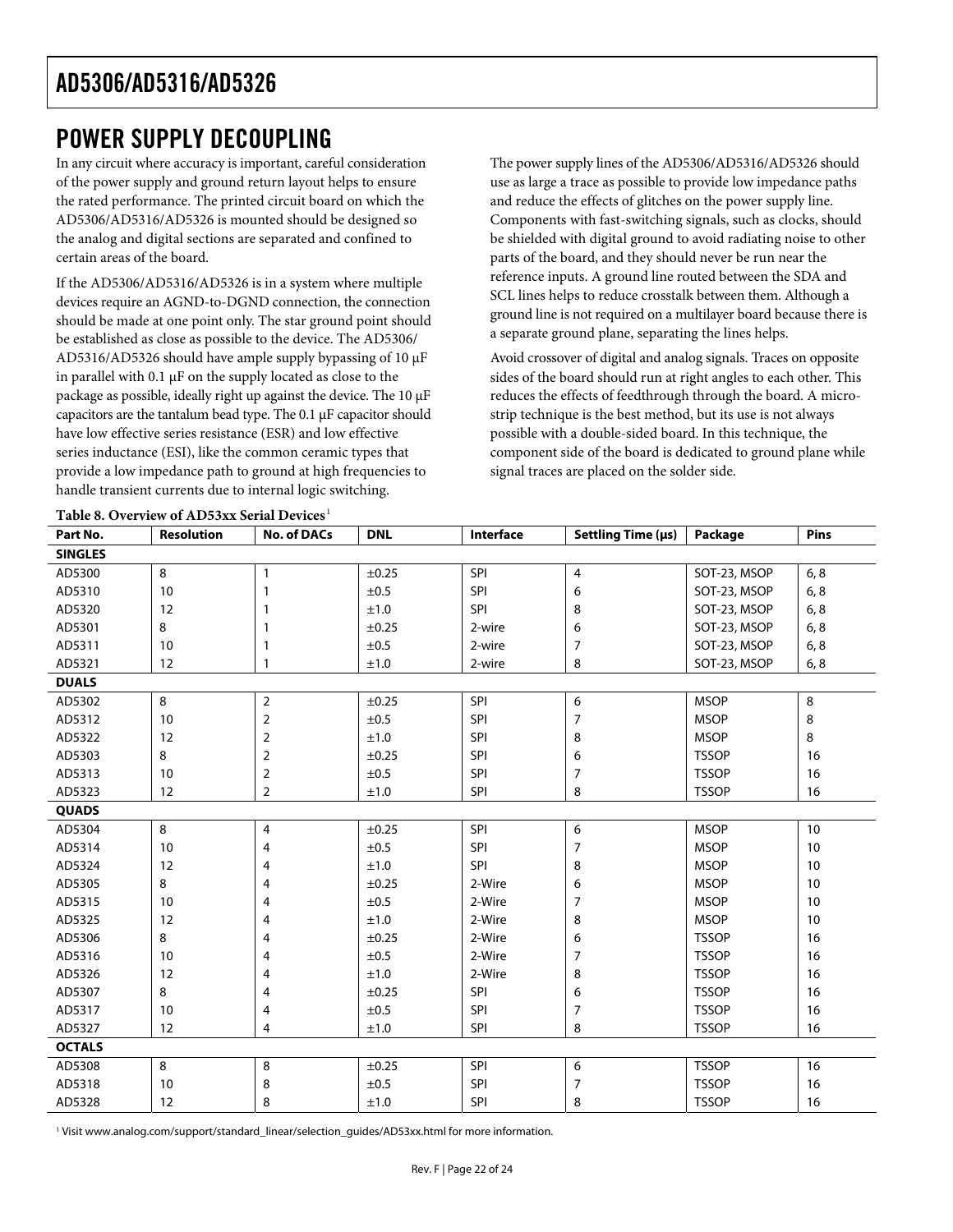| Part No.       | <b>Resolution</b> | <b>DNL</b> | <b>VREF Pins</b> | Settling Time (us) | <b>Additional Pin Functions</b> |             |             |            | Package      | Pins |
|----------------|-------------------|------------|------------------|--------------------|---------------------------------|-------------|-------------|------------|--------------|------|
| <b>SINGLES</b> |                   |            |                  |                    | <b>BUF</b>                      | <b>GAIN</b> | <b>HBEN</b> | <b>CLR</b> |              |      |
| AD5330         | 8                 | $\pm 0.25$ |                  | 6                  | <b>Yes</b>                      | Yes         |             | Yes        | <b>TSSOP</b> | 20   |
| AD5331         | 10                | ±0.5       |                  | 7                  |                                 | Yes         |             | Yes        | <b>TSSOP</b> | 20   |
| AD5340         | 12                | ±1.0       |                  | 8                  | <b>Yes</b>                      | Yes         |             | Yes        | <b>TSSOP</b> | 24   |
| AD5341         | 12                | ±1.0       |                  | 8                  | Yes                             | Yes         | Yes         | Yes        | <b>TSSOP</b> | 20   |
| <b>DUALS</b>   |                   |            |                  |                    |                                 |             |             |            |              |      |
| AD5332         | 8                 | $\pm 0.25$ | $\overline{2}$   | 6                  |                                 |             |             | Yes        | <b>TSSOP</b> | 20   |
| AD5333         | 10                | $\pm 0.5$  | $\overline{2}$   | 7                  | Yes                             | Yes         |             | Yes        | <b>TSSOP</b> | 24   |
| AD5342         | 12                | ±1.0       | $\overline{2}$   | 8                  | Yes                             | Yes         |             | Yes        | <b>TSSOP</b> | 28   |
| AD5343         | 12                | ±1.0       |                  | 8                  |                                 |             | Yes         | Yes        | <b>TSSOP</b> | 20   |
| <b>QUADS</b>   |                   |            |                  |                    |                                 |             |             |            |              |      |
| AD5334         | 8                 | ±0.25      | $\overline{2}$   | 6                  |                                 | Yes         |             | Yes        | <b>TSSOP</b> | 24   |
| AD5335         | 10                | $\pm 0.5$  | $\overline{2}$   | 7                  |                                 |             | Yes         | Yes        | <b>TSSOP</b> | 24   |
| AD5336         | 10                | ±0.5       | 4                | 7                  |                                 | Yes         |             | Yes        | <b>TSSOP</b> | 28   |
| AD5344         | 12                | ±1.0       | 4                | 8                  |                                 |             |             |            | <b>TSSOP</b> | 28   |

### **Table 9. Overview of AD53xx Parallel Devices**